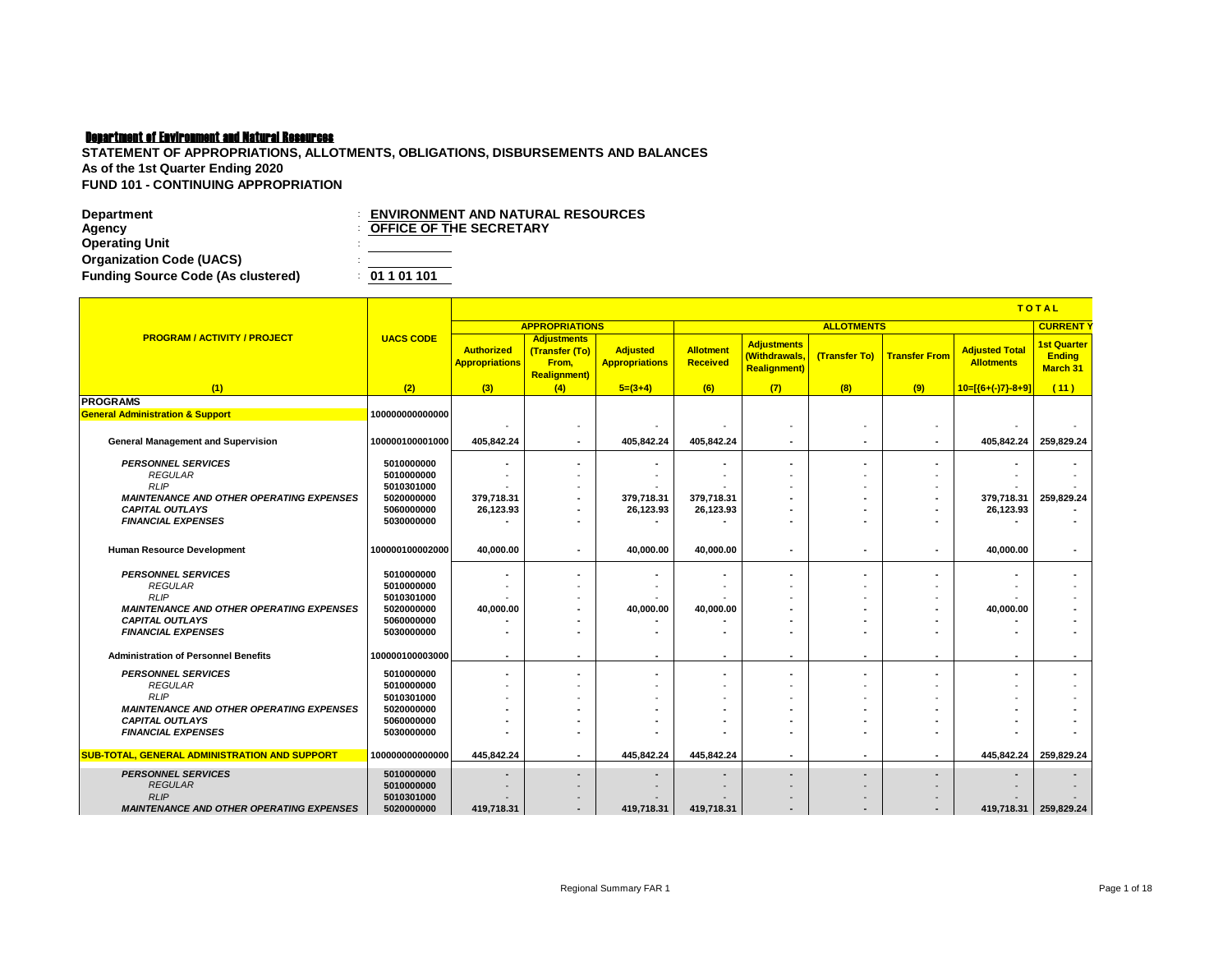# Department of Environment and Natural Resources

| <b>Department</b>                         | <b>ENVIRONMEN</b>   | FAR No. 1 |                                    |
|-------------------------------------------|---------------------|-----------|------------------------------------|
| Agency                                    | <b>OFFICE OF TI</b> |           |                                    |
| <b>Operating Unit</b>                     |                     |           | <b>Current Year Appropriations</b> |
| <b>Organization Code (UACS)</b>           |                     |           | Supplemental Appropriations        |
| <b>Funding Source Code (As clustered)</b> | 01101101            |           | <b>Continuing Appropriations</b>   |

|                                                      |                          | <b>EAR OBLIGATIONS CURRENT YEAR DISBURSEMENT!</b> |                                                 |                  |                                            | <b>BALANCES</b>                         |                                                           |                                                |
|------------------------------------------------------|--------------------------|---------------------------------------------------|-------------------------------------------------|------------------|--------------------------------------------|-----------------------------------------|-----------------------------------------------------------|------------------------------------------------|
| <b>PROGRAM / ACTIVITY / PROJECT</b>                  | <b>UACS CODE</b>         | <b>Total</b>                                      | <b>1st Quarter</b><br><b>Ending March</b><br>31 | <b>Total</b>     | <b>Unreleased</b><br><b>Appropriations</b> | <b>Unobligated</b><br><b>Allotments</b> | <b>Unpaid Obligations</b><br>Due and<br><b>Demandable</b> | <b>Not Yet Due</b><br>and<br><b>Demandable</b> |
| (1)                                                  | (2)                      | $(15=11+12+13+14)$                                | (16)                                            | $20=16+17+18+19$ | $21=(5-10)$                                | $22=(10-15)$                            | (23)                                                      | (24)                                           |
| <b>PROGRAMS</b>                                      |                          |                                                   |                                                 |                  |                                            |                                         |                                                           |                                                |
| <b>General Administration &amp; Support</b>          | 100000000000000          |                                                   |                                                 |                  |                                            |                                         |                                                           |                                                |
|                                                      |                          |                                                   |                                                 |                  |                                            |                                         |                                                           |                                                |
| <b>General Management and Supervision</b>            | 100000100001000          | 259,829.24                                        | 210,988.52                                      | 210,988.52       |                                            | 146,013.00                              |                                                           | 48,840.72                                      |
| <b>PERSONNEL SERVICES</b>                            | 5010000000               |                                                   |                                                 |                  |                                            |                                         |                                                           |                                                |
| <b>REGULAR</b>                                       | 5010000000               |                                                   |                                                 |                  |                                            |                                         |                                                           |                                                |
| <b>RLIP</b>                                          | 5010301000               |                                                   |                                                 |                  |                                            |                                         |                                                           |                                                |
| <b>MAINTENANCE AND OTHER OPERATING EXPENSES</b>      | 5020000000               | 259,829.24                                        | 210,988.52                                      | 210,988.52       |                                            | 119,889.07                              |                                                           | 48,840.72                                      |
| <b>CAPITAL OUTLAYS</b>                               | 5060000000               |                                                   |                                                 |                  |                                            | 26,123.93                               |                                                           |                                                |
| <b>FINANCIAL EXPENSES</b>                            | 5030000000               |                                                   |                                                 |                  |                                            |                                         |                                                           |                                                |
|                                                      |                          |                                                   |                                                 |                  |                                            |                                         |                                                           |                                                |
| <b>Human Resource Development</b>                    | 100000100002000          |                                                   |                                                 |                  |                                            | 40,000.00                               |                                                           |                                                |
|                                                      |                          |                                                   |                                                 |                  |                                            |                                         |                                                           |                                                |
| <b>PERSONNEL SERVICES</b>                            | 5010000000               |                                                   |                                                 |                  |                                            |                                         |                                                           |                                                |
| <b>REGULAR</b><br><b>RLIP</b>                        | 5010000000               |                                                   |                                                 |                  |                                            |                                         |                                                           |                                                |
| <b>MAINTENANCE AND OTHER OPERATING EXPENSES</b>      | 5010301000<br>5020000000 |                                                   |                                                 |                  |                                            | 40,000.00                               |                                                           |                                                |
| <b>CAPITAL OUTLAYS</b>                               | 5060000000               |                                                   |                                                 |                  |                                            |                                         |                                                           |                                                |
| <b>FINANCIAL EXPENSES</b>                            | 5030000000               |                                                   |                                                 |                  |                                            |                                         |                                                           |                                                |
|                                                      |                          |                                                   |                                                 |                  |                                            |                                         |                                                           |                                                |
| <b>Administration of Personnel Benefits</b>          | 100000100003000          | $\blacksquare$                                    | ٠                                               | ٠                | $\overline{\phantom{a}}$                   | ٠                                       | $\overline{\phantom{a}}$                                  | $\blacksquare$                                 |
| <b>PERSONNEL SERVICES</b>                            | 5010000000               |                                                   |                                                 |                  |                                            |                                         |                                                           |                                                |
| <b>REGULAR</b>                                       | 5010000000               |                                                   |                                                 |                  |                                            |                                         |                                                           |                                                |
| <b>RLIP</b>                                          | 5010301000               |                                                   |                                                 |                  |                                            |                                         |                                                           |                                                |
| <b>MAINTENANCE AND OTHER OPERATING EXPENSES</b>      | 5020000000               |                                                   |                                                 |                  |                                            |                                         |                                                           |                                                |
| <b>CAPITAL OUTLAYS</b>                               | 5060000000               |                                                   |                                                 |                  |                                            |                                         |                                                           |                                                |
| <b>FINANCIAL EXPENSES</b>                            | 5030000000               |                                                   |                                                 |                  |                                            |                                         |                                                           |                                                |
| <b>SUB-TOTAL, GENERAL ADMINISTRATION AND SUPPORT</b> | 100000000000000          | 259,829.24                                        | 210,988.52                                      | 210,988.52       |                                            | 186,013.00                              |                                                           | 48,840.72                                      |
|                                                      |                          |                                                   |                                                 |                  |                                            |                                         |                                                           |                                                |
| <b>PERSONNEL SERVICES</b>                            | 5010000000               |                                                   |                                                 |                  |                                            |                                         |                                                           |                                                |
| <b>REGULAR</b>                                       | 5010000000               |                                                   |                                                 |                  |                                            |                                         |                                                           |                                                |
| <b>RLIP</b>                                          | 5010301000               |                                                   |                                                 |                  |                                            |                                         |                                                           |                                                |
| <b>MAINTENANCE AND OTHER OPERATING EXPENSES</b>      | 5020000000               | 259.829.24                                        | 210,988.52                                      | 210.988.52       |                                            | 159,889.07                              |                                                           | 48.840.72                                      |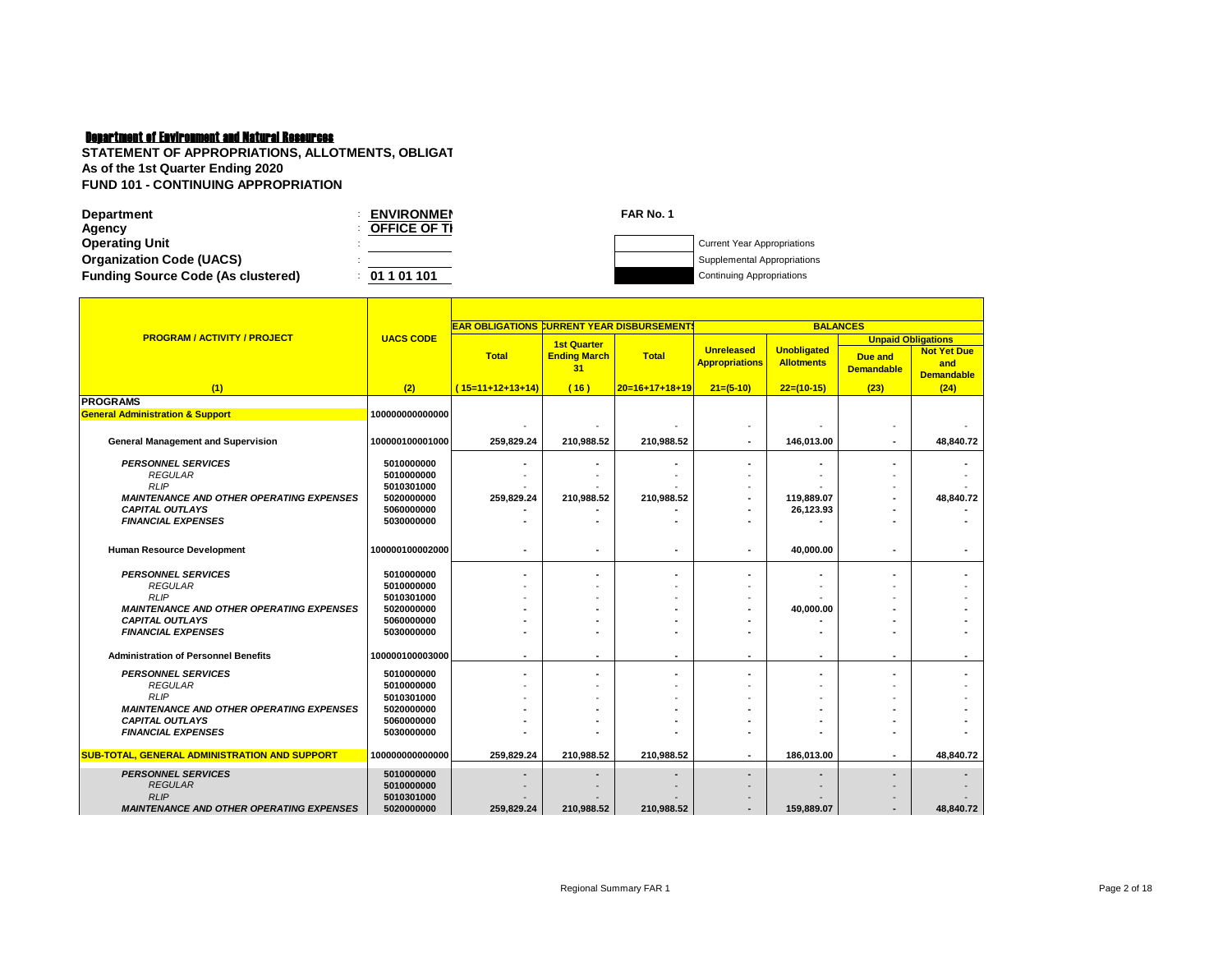|                                                                                                                                                                                                                 |                                                      |                                            | <b>TOTAL</b>                                                          |                                          |                              |                                                            |                   |                                            |                                            |                                                        |
|-----------------------------------------------------------------------------------------------------------------------------------------------------------------------------------------------------------------|------------------------------------------------------|--------------------------------------------|-----------------------------------------------------------------------|------------------------------------------|------------------------------|------------------------------------------------------------|-------------------|--------------------------------------------|--------------------------------------------|--------------------------------------------------------|
|                                                                                                                                                                                                                 |                                                      |                                            | <b>APPROPRIATIONS</b>                                                 |                                          |                              |                                                            | <b>ALLOTMENTS</b> |                                            |                                            | <b>CURRENT</b>                                         |
| <b>PROGRAM / ACTIVITY / PROJECT</b>                                                                                                                                                                             | <b>UACS CODE</b>                                     | <b>Authorized</b><br><b>Appropriations</b> | <b>Adjustments</b><br>(Transfer (To)<br>From,<br><b>Realignment</b> ) | <b>Adjusted</b><br><b>Appropriations</b> | <b>Allotment</b><br>Received | <b>Adjustments</b><br>(Withdrawals,<br><b>Realignment)</b> | (Transfer To)     | <b>Transfer From</b>                       | <b>Adjusted Total</b><br><b>Allotments</b> | <b>1st Quarter</b><br><b>Ending</b><br><b>March 31</b> |
| (1)                                                                                                                                                                                                             | (2)                                                  | (3)                                        | (4)                                                                   | $5=(3+4)$                                | (6)                          | (7)                                                        | (8)               | (9)                                        | $10=[(6+(-7)-8+9)]$                        | (11)                                                   |
| <b>PROGRAMS</b><br><b>CAPITAL OUTLAYS</b><br><b>FINANCIAL EXPENSES</b>                                                                                                                                          | 5060000000<br>5030000000                             | 26,123.93                                  | $\overline{\phantom{0}}$                                              | 26,123.93                                | 26,123.93                    | ٠<br>$\overline{\phantom{a}}$                              | ٠                 | $\blacksquare$<br>$\overline{\phantom{a}}$ | 26,123.93                                  |                                                        |
| <b>SUPPORT TO OPERATIONS</b>                                                                                                                                                                                    | 200000000000000                                      |                                            |                                                                       |                                          |                              |                                                            |                   |                                            |                                            |                                                        |
| Data Management including Systems Development and                                                                                                                                                               | 200000100001000                                      | 47,396.90                                  | $\blacksquare$                                                        | 47.396.90                                | 47,396.90                    | $\sim$                                                     | $\sim$            | $\sim$                                     | 47,396.90                                  | 23,062.18                                              |
| <b>PERSONNEL SERVICES</b><br><b>REGULAR</b><br>RLIP                                                                                                                                                             | 5010000000<br>5010000000<br>5010301000               |                                            | ۰                                                                     |                                          |                              | ۰                                                          | ٠                 | $\sim$                                     |                                            |                                                        |
| <b>MAINTENANCE AND OTHER OPERATING EXPENSES</b><br><b>CAPITAL OUTLAYS</b><br><b>FINANCIAL EXPENSES</b>                                                                                                          | 5020000000<br>5060000000<br>5030000000               | 30,136.90<br>17,260.00                     | ٠                                                                     | 30,136.90<br>17,260.00                   | 30,136.90<br>17,260.00       | ۰                                                          | ٠                 | $\overline{\phantom{a}}$                   | 30,136.90<br>17,260.00                     | 23,062.18                                              |
| <b>Production and Dissemination of Technical and</b><br>Popular Materials in the Conservation and<br>Development of Natural Resources and Environmental<br>Education, including an Encyclopedia on Biodiversity | 200000100002000                                      | 31,589.08                                  |                                                                       | 31,589.08                                | 31,589.08                    |                                                            |                   |                                            | 31,589.08                                  | 15,594.00                                              |
| <b>PERSONNEL SERVICES</b><br><b>REGULAR</b>                                                                                                                                                                     | 5010000000<br>5010000000                             |                                            |                                                                       |                                          |                              |                                                            |                   |                                            |                                            |                                                        |
| <b>RLIP</b><br><b>MAINTENANCE AND OTHER OPERATING EXPENSES</b><br><b>CAPITAL OUTLAYS</b><br><b>FINANCIAL EXPENSES</b>                                                                                           | 5010301000<br>5020000000<br>5060000000<br>5030000000 | 31,589.08                                  | $\overline{\phantom{a}}$<br>$\blacksquare$<br>٠                       | 31,589.08                                | 31.589.08                    | ٠                                                          | ٠                 | $\overline{\phantom{a}}$                   | 31,589.08                                  | 15,594.00                                              |
| Legal Services including Operations Against Lawful<br><b>Titling of Public Lands</b>                                                                                                                            | 200000100003000                                      | 40.361.21                                  | ۰                                                                     | 40.361.21                                | 40.361.21                    | ٠                                                          | ٠                 | $\sim$                                     | 40.361.21                                  | $\blacksquare$                                         |
| <b>PERSONNEL SERVICES</b><br><b>REGULAR</b>                                                                                                                                                                     | 5010000000<br>5010000000                             |                                            |                                                                       |                                          |                              | ۰<br>$\overline{\phantom{a}}$                              |                   | $\overline{\phantom{a}}$                   |                                            |                                                        |
| <b>RLIP</b><br><b>MAINTENANCE AND OTHER OPERATING EXPENSES</b><br><b>CAPITAL OUTLAYS</b>                                                                                                                        | 5010301000<br>5020000000<br>5060000000               | 40,361.21                                  | ٠<br>٠                                                                | 40,361.21                                | 40,361.21                    | ٠<br>۰                                                     |                   |                                            | 40,361.21                                  |                                                        |
| <b>FINANCIAL EXPENSES</b>                                                                                                                                                                                       | 5030000000                                           |                                            |                                                                       |                                          |                              |                                                            |                   |                                            |                                            |                                                        |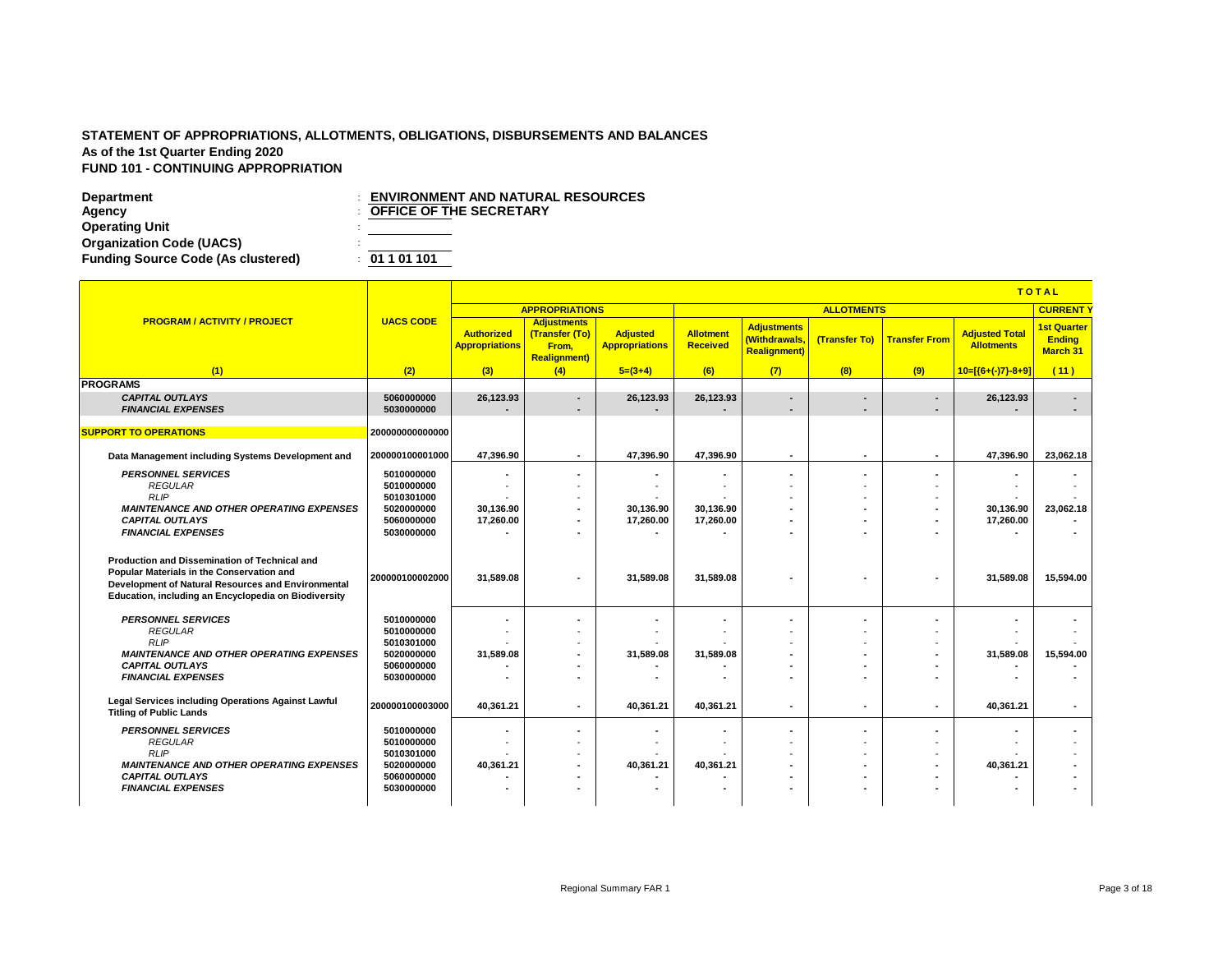| <b>Department</b>                         | <b>ENVIRONMEN</b>   | FAR No. 1 |                                    |
|-------------------------------------------|---------------------|-----------|------------------------------------|
| Agency                                    | <b>OFFICE OF TI</b> |           |                                    |
| <b>Operating Unit</b>                     |                     |           | <b>Current Year Appropriations</b> |
| <b>Organization Code (UACS)</b>           |                     |           | Supplemental Appropriations        |
| <b>Funding Source Code (As clustered)</b> | 01 1 01 101         |           | <b>Continuing Appropriations</b>   |

|                                                                                                                                                                                                                 |                                        | <b>EAR OBLIGATIONS CURRENT YEAR DISBURSEMENT</b> |                                                 |                  |                                            | <b>BALANCES</b>                         |                                                                  |                                                |  |  |  |
|-----------------------------------------------------------------------------------------------------------------------------------------------------------------------------------------------------------------|----------------------------------------|--------------------------------------------------|-------------------------------------------------|------------------|--------------------------------------------|-----------------------------------------|------------------------------------------------------------------|------------------------------------------------|--|--|--|
| <b>PROGRAM / ACTIVITY / PROJECT</b>                                                                                                                                                                             | <b>UACS CODE</b>                       | <b>Total</b>                                     | <b>1st Quarter</b><br><b>Ending March</b><br>31 | <b>Total</b>     | <b>Unreleased</b><br><b>Appropriations</b> | <b>Unobligated</b><br><b>Allotments</b> | <b>Unpaid Obligations</b><br><b>Due and</b><br><b>Demandable</b> | <b>Not Yet Due</b><br>and<br><b>Demandable</b> |  |  |  |
| (1)                                                                                                                                                                                                             | (2)                                    | $(15=11+12+13+14)$                               | (16)                                            | $20=16+17+18+19$ | $21=(5-10)$                                | $22=(10-15)$                            | (23)                                                             | (24)                                           |  |  |  |
| <b>PROGRAMS</b>                                                                                                                                                                                                 |                                        |                                                  |                                                 |                  |                                            |                                         |                                                                  |                                                |  |  |  |
| <b>CAPITAL OUTLAYS</b><br><b>FINANCIAL EXPENSES</b>                                                                                                                                                             | 5060000000<br>5030000000               |                                                  |                                                 |                  |                                            | 26,123.93                               |                                                                  |                                                |  |  |  |
| <b>SUPPORT TO OPERATIONS</b>                                                                                                                                                                                    | 200000000000000                        |                                                  |                                                 |                  |                                            |                                         |                                                                  |                                                |  |  |  |
| Data Management including Systems Development and                                                                                                                                                               | 200000100001000                        | 23,062.18                                        | 23,062.18                                       | 23,062.18        |                                            | 24,334.72                               |                                                                  |                                                |  |  |  |
| <b>PERSONNEL SERVICES</b><br><b>REGULAR</b><br><b>RLIP</b>                                                                                                                                                      | 5010000000<br>5010000000<br>5010301000 |                                                  |                                                 |                  |                                            |                                         |                                                                  |                                                |  |  |  |
| <b>MAINTENANCE AND OTHER OPERATING EXPENSES</b><br><b>CAPITAL OUTLAYS</b><br><b>FINANCIAL EXPENSES</b>                                                                                                          | 5020000000<br>5060000000<br>5030000000 | 23,062.18                                        | 23,062.18                                       | 23,062.18        |                                            | 7.074.72<br>17,260.00                   |                                                                  |                                                |  |  |  |
| <b>Production and Dissemination of Technical and</b><br>Popular Materials in the Conservation and<br>Development of Natural Resources and Environmental<br>Education, including an Encyclopedia on Biodiversity | 200000100002000                        | 15,594.00                                        | 9,550.00                                        | 9,550.00         |                                            | 15,995.08                               |                                                                  | 6,044.00                                       |  |  |  |
| <b>PERSONNEL SERVICES</b><br><b>REGULAR</b><br><b>RLIP</b>                                                                                                                                                      | 5010000000<br>5010000000<br>5010301000 |                                                  |                                                 |                  |                                            |                                         |                                                                  |                                                |  |  |  |
| <b>MAINTENANCE AND OTHER OPERATING EXPENSES</b><br><b>CAPITAL OUTLAYS</b><br><b>FINANCIAL EXPENSES</b>                                                                                                          | 5020000000<br>5060000000<br>5030000000 | 15,594.00                                        | 9,550.00                                        | 9,550.00         |                                            | 15.995.08                               |                                                                  | 6,044.00                                       |  |  |  |
| Legal Services including Operations Against Lawful<br><b>Titling of Public Lands</b>                                                                                                                            | 200000100003000                        |                                                  |                                                 |                  |                                            | 40,361.21                               |                                                                  |                                                |  |  |  |
| <b>PERSONNEL SERVICES</b><br><b>REGULAR</b><br><b>RLIP</b>                                                                                                                                                      | 5010000000<br>5010000000<br>5010301000 |                                                  |                                                 |                  |                                            |                                         |                                                                  |                                                |  |  |  |
| <b>MAINTENANCE AND OTHER OPERATING EXPENSES</b><br><b>CAPITAL OUTLAYS</b><br><b>FINANCIAL EXPENSES</b>                                                                                                          | 5020000000<br>5060000000<br>5030000000 |                                                  |                                                 |                  |                                            | 40.361.21                               |                                                                  |                                                |  |  |  |
|                                                                                                                                                                                                                 |                                        |                                                  |                                                 |                  |                                            |                                         |                                                                  |                                                |  |  |  |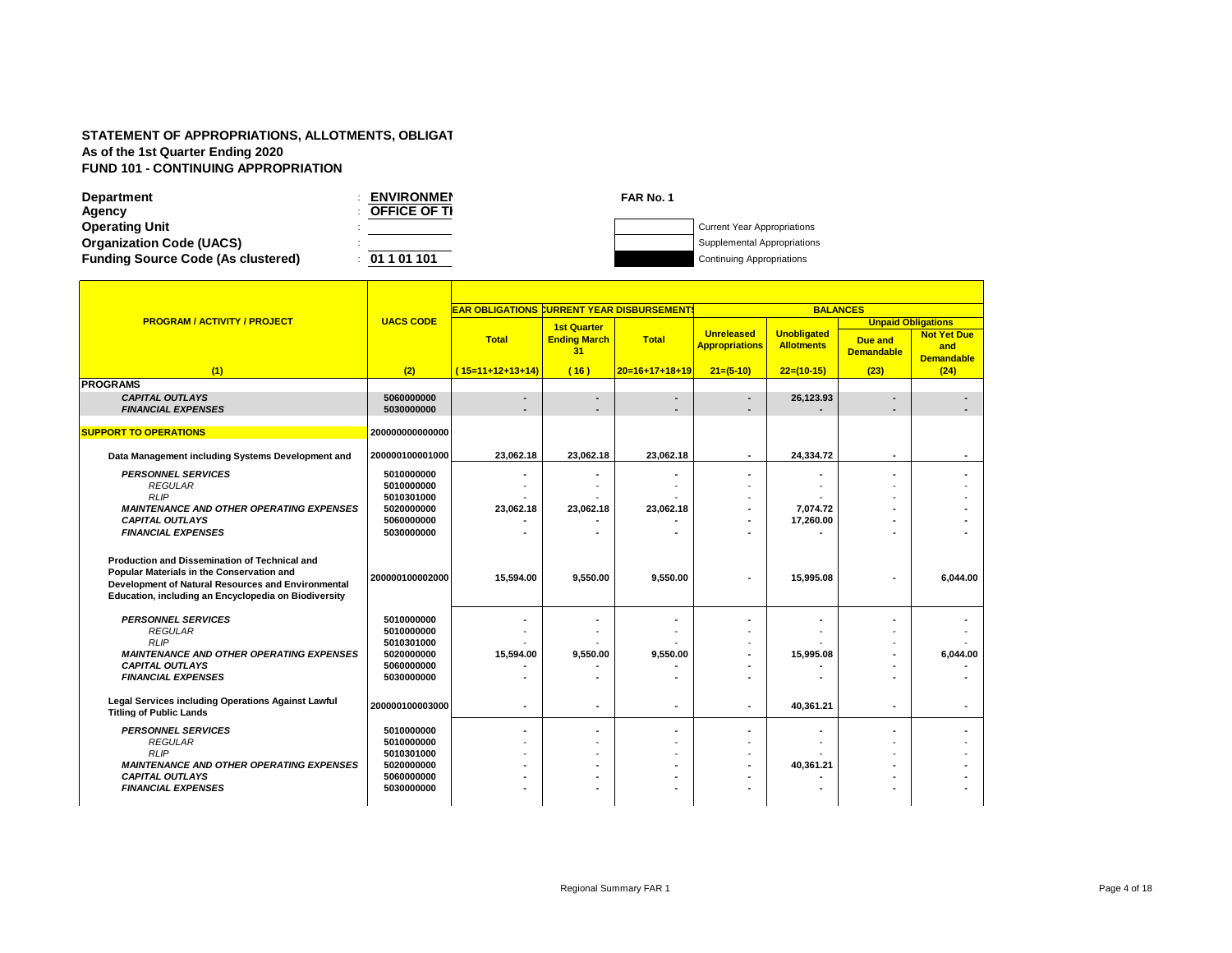|                                                                                                                                                                                                   |                          |                                     | <b>TOTAL</b>                                                         |                                          |                              |                                                            |                          |                          |                                            |                                                        |
|---------------------------------------------------------------------------------------------------------------------------------------------------------------------------------------------------|--------------------------|-------------------------------------|----------------------------------------------------------------------|------------------------------------------|------------------------------|------------------------------------------------------------|--------------------------|--------------------------|--------------------------------------------|--------------------------------------------------------|
|                                                                                                                                                                                                   |                          |                                     | <b>APPROPRIATIONS</b>                                                |                                          |                              |                                                            | <b>ALLOTMENTS</b>        |                          |                                            | <b>CURRENT</b>                                         |
| <b>PROGRAM / ACTIVITY / PROJECT</b>                                                                                                                                                               | <b>UACS CODE</b>         | Authorized<br><b>Appropriations</b> | <b>Adjustments</b><br>(Transfer (To)<br>From,<br><b>Realignment)</b> | <b>Adjusted</b><br><b>Appropriations</b> | <b>Allotment</b><br>Received | <b>Adjustments</b><br>(Withdrawals,<br><b>Realignment)</b> | (Transfer To)            | <b>Transfer From</b>     | <b>Adjusted Total</b><br><b>Allotments</b> | <b>1st Quarter</b><br><b>Ending</b><br><b>March 31</b> |
| (1)                                                                                                                                                                                               | (2)                      | (3)                                 | (4)                                                                  | $5=(3+4)$                                | (6)                          | (7)                                                        | (8)                      | (9)                      | $10=[(6+(-7)-8+9)]$                        | (11)                                                   |
| <b>PROGRAMS</b><br>Conduct of Special Studies, Design and Development<br>in Support of Forestry, Mining and Environmental<br><b>Management Operations, Including Climate Change</b><br>Resilience | 200000100004000          | 15,594.00                           |                                                                      | 15,594.00                                | 15.594.00                    | ٠                                                          | ٠                        | $\blacksquare$           | 15,594.00                                  |                                                        |
| <b>PERSONNEL SERVICES</b>                                                                                                                                                                         | 5010000000               |                                     |                                                                      |                                          |                              |                                                            |                          |                          |                                            |                                                        |
| <b>REGULAR</b>                                                                                                                                                                                    | 5010000000               |                                     |                                                                      |                                          |                              |                                                            |                          |                          |                                            |                                                        |
| <b>RLIP</b>                                                                                                                                                                                       | 5010301000               |                                     |                                                                      |                                          |                              |                                                            |                          |                          |                                            |                                                        |
| <b>MAINTENANCE AND OTHER OPERATING EXPENSES</b><br><b>CAPITAL OUTLAYS</b>                                                                                                                         | 5020000000<br>5060000000 | 15,594.00                           | $\overline{\phantom{a}}$                                             | 15.594.00                                | 15.594.00                    |                                                            |                          | $\blacksquare$           | 15.594.00                                  |                                                        |
| <b>FINANCIAL EXPENSES</b>                                                                                                                                                                         | 5030000000               |                                     |                                                                      |                                          |                              |                                                            |                          |                          |                                            |                                                        |
|                                                                                                                                                                                                   |                          |                                     |                                                                      |                                          |                              |                                                            |                          |                          |                                            |                                                        |
| Formulation and Monitoring of ENR Sector Policies,<br><b>Plans, Programs and Projects</b>                                                                                                         | 200000100005000          | 549.265.76                          |                                                                      | 549.265.76                               | 549.265.76                   | $\blacksquare$                                             | ٠                        | $\blacksquare$           | 549.265.76                                 | 159,251.95                                             |
| <b>PERSONNEL SERVICES</b>                                                                                                                                                                         | 5010000000               |                                     |                                                                      |                                          | ٠                            | ٠                                                          |                          | ٠                        |                                            |                                                        |
| <b>REGULAR</b>                                                                                                                                                                                    | 5010000000               |                                     |                                                                      |                                          |                              |                                                            |                          |                          |                                            |                                                        |
| <b>RLIP</b>                                                                                                                                                                                       | 5010301000               |                                     |                                                                      |                                          |                              |                                                            |                          |                          |                                            |                                                        |
| <b>MAINTENANCE AND OTHER OPERATING EXPENSES</b>                                                                                                                                                   | 5020000000               | 549,265.76                          |                                                                      | 549,265.76                               | 549,265.76                   |                                                            |                          | $\overline{\phantom{a}}$ | 549,265.76                                 | 159,251.95                                             |
| <b>CAPITAL OUTLAYS</b>                                                                                                                                                                            | 5060000000               |                                     |                                                                      |                                          |                              |                                                            |                          |                          |                                            |                                                        |
| <b>FINANCIAL EXPENSES</b>                                                                                                                                                                         | 5030000000               |                                     |                                                                      |                                          | ٠                            | ٠                                                          |                          | $\blacksquare$           |                                            |                                                        |
| <b>Ecosystem Research Development and Extension</b><br><b>Services</b>                                                                                                                            | 200000100006000          | $\sim$                              | $\overline{\phantom{a}}$                                             | $\blacksquare$                           | ٠                            | $\blacksquare$                                             | ٠                        | $\overline{\phantom{a}}$ | $\overline{\phantom{a}}$                   | $\blacksquare$                                         |
| <b>PERSONNEL SERVICES</b>                                                                                                                                                                         | 5010000000               | ٠                                   |                                                                      |                                          | ٠                            | ٠                                                          |                          | $\blacksquare$           |                                            |                                                        |
| <b>REGULAR</b>                                                                                                                                                                                    | 5010000000               |                                     |                                                                      |                                          |                              |                                                            |                          |                          |                                            |                                                        |
| <b>RLIP</b>                                                                                                                                                                                       | 5010301000               |                                     |                                                                      |                                          |                              |                                                            |                          |                          |                                            |                                                        |
| <b>MAINTENANCE AND OTHER OPERATING EXPENSES</b>                                                                                                                                                   | 5020000000               |                                     |                                                                      |                                          |                              |                                                            |                          |                          |                                            |                                                        |
| <b>CAPITAL OUTLAYS</b>                                                                                                                                                                            | 5060000000               |                                     |                                                                      |                                          | ۰                            | $\overline{\phantom{a}}$                                   |                          |                          |                                            |                                                        |
| <b>FINANCIAL EXPENSES</b>                                                                                                                                                                         | 5030000000               |                                     |                                                                      |                                          |                              |                                                            |                          |                          |                                            |                                                        |
| <b>SUB-TOTAL, SUPPORT TO OPERATIONS</b>                                                                                                                                                           | 200000000000000          | 684.206.95                          |                                                                      | 684.206.95                               | 684.206.95                   | ٠                                                          |                          | $\overline{\phantom{a}}$ | 684,206.95                                 | 197.908.13                                             |
| <b>PERSONNEL SERVICES</b>                                                                                                                                                                         | 5010000000               | $\overline{\phantom{0}}$            | $\blacksquare$                                                       | $\blacksquare$                           | $\overline{\phantom{a}}$     | $\overline{\phantom{a}}$                                   | $\overline{\phantom{a}}$ | $\overline{\phantom{a}}$ |                                            |                                                        |
| <b>REGULAR</b>                                                                                                                                                                                    | 5010000000               |                                     |                                                                      |                                          |                              |                                                            |                          |                          |                                            |                                                        |
| <b>RLIP</b>                                                                                                                                                                                       | 5010301000               |                                     |                                                                      |                                          |                              |                                                            |                          |                          |                                            |                                                        |
| <b>MAINTENANCE AND OTHER OPERATING EXPENSES</b>                                                                                                                                                   | 5020000000               | 666,946.95                          | $\overline{\phantom{a}}$                                             | 666,946.95                               | 666,946.95                   | ٠                                                          | $\overline{\phantom{a}}$ | $\overline{\phantom{a}}$ |                                            | 666,946.95 197,908.13                                  |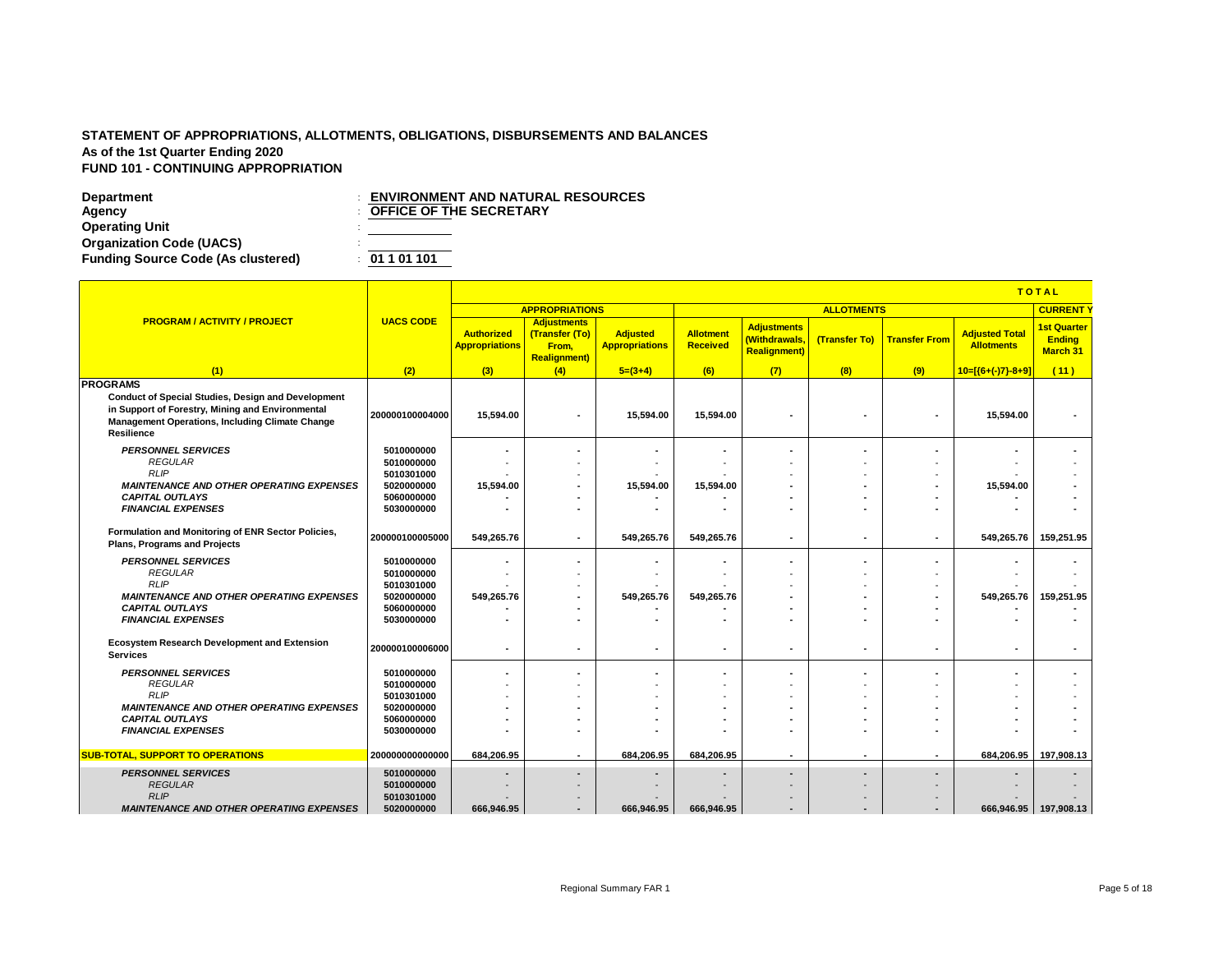| <b>Department</b>                         | <b>ENVIRONMEN</b>   | FAR No. 1 |                                    |
|-------------------------------------------|---------------------|-----------|------------------------------------|
| Agency                                    | <b>OFFICE OF TI</b> |           |                                    |
| <b>Operating Unit</b>                     |                     |           | <b>Current Year Appropriations</b> |
| <b>Organization Code (UACS)</b>           |                     |           | Supplemental Appropriations        |
| <b>Funding Source Code (As clustered)</b> | 01 1 01 101         |           | <b>Continuing Appropriations</b>   |

|                                                                                                                                                                                              |                          | <b>EAR OBLIGATIONS CURRENT YEAR DISBURSEMENT!</b> |                           |                  |                                            | <b>BALANCES</b>                         |                                     |                                                |
|----------------------------------------------------------------------------------------------------------------------------------------------------------------------------------------------|--------------------------|---------------------------------------------------|---------------------------|------------------|--------------------------------------------|-----------------------------------------|-------------------------------------|------------------------------------------------|
| <b>PROGRAM / ACTIVITY / PROJECT</b>                                                                                                                                                          | <b>UACS CODE</b>         |                                                   | <b>1st Quarter</b>        |                  |                                            |                                         | <b>Unpaid Obligations</b>           |                                                |
|                                                                                                                                                                                              |                          | <b>Total</b>                                      | <b>Ending March</b><br>31 | <b>Total</b>     | <b>Unreleased</b><br><b>Appropriations</b> | <b>Unobligated</b><br><b>Allotments</b> | <b>Due and</b><br><b>Demandable</b> | <b>Not Yet Due</b><br>and<br><b>Demandable</b> |
| (1)                                                                                                                                                                                          | (2)                      | $(15=11+12+13+14)$                                | (16)                      | $20=16+17+18+19$ | $21=(5-10)$                                | $22=(10-15)$                            | (23)                                | (24)                                           |
| <b>PROGRAMS</b>                                                                                                                                                                              |                          |                                                   |                           |                  |                                            |                                         |                                     |                                                |
| <b>Conduct of Special Studies, Design and Development</b><br>in Support of Forestry, Mining and Environmental<br><b>Management Operations, Including Climate Change</b><br><b>Resilience</b> | 200000100004000          |                                                   |                           |                  |                                            | 15,594.00                               |                                     |                                                |
| <b>PERSONNEL SERVICES</b>                                                                                                                                                                    | 5010000000               |                                                   |                           |                  |                                            |                                         |                                     |                                                |
| <b>REGULAR</b>                                                                                                                                                                               | 5010000000               |                                                   |                           |                  |                                            |                                         |                                     |                                                |
| <b>RLIP</b>                                                                                                                                                                                  | 5010301000               |                                                   |                           |                  |                                            |                                         |                                     |                                                |
| <b>MAINTENANCE AND OTHER OPERATING EXPENSES</b>                                                                                                                                              | 5020000000               |                                                   |                           |                  |                                            | 15,594.00                               |                                     |                                                |
| <b>CAPITAL OUTLAYS</b>                                                                                                                                                                       | 5060000000               |                                                   |                           |                  |                                            |                                         |                                     |                                                |
| <b>FINANCIAL EXPENSES</b>                                                                                                                                                                    | 5030000000               |                                                   |                           |                  |                                            |                                         |                                     |                                                |
| Formulation and Monitoring of ENR Sector Policies,<br><b>Plans, Programs and Projects</b>                                                                                                    | 200000100005000          | 159,251.95                                        | 94.253.94                 | 94.253.94        |                                            | 390.013.81                              |                                     | 64.998.01                                      |
| <b>PERSONNEL SERVICES</b>                                                                                                                                                                    | 5010000000               |                                                   |                           |                  |                                            |                                         |                                     |                                                |
| <b>REGULAR</b>                                                                                                                                                                               | 5010000000               |                                                   |                           |                  |                                            |                                         |                                     |                                                |
| <b>RLIP</b>                                                                                                                                                                                  | 5010301000               |                                                   |                           |                  |                                            |                                         |                                     |                                                |
| <b>MAINTENANCE AND OTHER OPERATING EXPENSES</b>                                                                                                                                              | 5020000000               | 159,251.95                                        | 94,253.94                 | 94,253.94        |                                            | 390,013.81                              |                                     | 64,998.01                                      |
| <b>CAPITAL OUTLAYS</b>                                                                                                                                                                       | 5060000000               |                                                   |                           |                  |                                            |                                         |                                     |                                                |
| <b>FINANCIAL EXPENSES</b>                                                                                                                                                                    | 5030000000               |                                                   |                           |                  |                                            |                                         |                                     |                                                |
| <b>Ecosystem Research Development and Extension</b><br><b>Services</b>                                                                                                                       | 200000100006000          |                                                   | ٠                         | ٠                | $\overline{\phantom{a}}$                   | ٠                                       |                                     |                                                |
| <b>PERSONNEL SERVICES</b>                                                                                                                                                                    | 5010000000               |                                                   |                           |                  |                                            |                                         |                                     |                                                |
| <b>REGULAR</b>                                                                                                                                                                               | 5010000000               |                                                   |                           |                  |                                            |                                         |                                     |                                                |
| <b>RLIP</b>                                                                                                                                                                                  | 5010301000               |                                                   |                           |                  |                                            |                                         |                                     |                                                |
| <b>MAINTENANCE AND OTHER OPERATING EXPENSES</b>                                                                                                                                              | 5020000000               |                                                   |                           |                  |                                            |                                         |                                     |                                                |
| <b>CAPITAL OUTLAYS</b><br><b>FINANCIAL EXPENSES</b>                                                                                                                                          | 5060000000<br>5030000000 |                                                   |                           |                  |                                            |                                         |                                     |                                                |
|                                                                                                                                                                                              |                          |                                                   |                           |                  |                                            |                                         |                                     |                                                |
| <b>SUB-TOTAL, SUPPORT TO OPERATIONS</b>                                                                                                                                                      | 200000000000000          | 197,908.13                                        | 126.866.12                | 126.866.12       | ٠                                          | 486,298.82                              | ۰                                   | 71.042.01                                      |
| <b>PERSONNEL SERVICES</b>                                                                                                                                                                    | 5010000000               |                                                   |                           |                  |                                            |                                         |                                     |                                                |
| <b>REGULAR</b>                                                                                                                                                                               | 5010000000               |                                                   |                           |                  |                                            |                                         |                                     |                                                |
| <b>RLIP</b>                                                                                                                                                                                  | 5010301000               |                                                   |                           |                  |                                            |                                         |                                     |                                                |
| <b>MAINTENANCE AND OTHER OPERATING EXPENSES</b>                                                                                                                                              | 5020000000               | 197.908.13                                        | 126.866.12                | 126.866.12       |                                            | 469.038.82                              |                                     | 71.042.01                                      |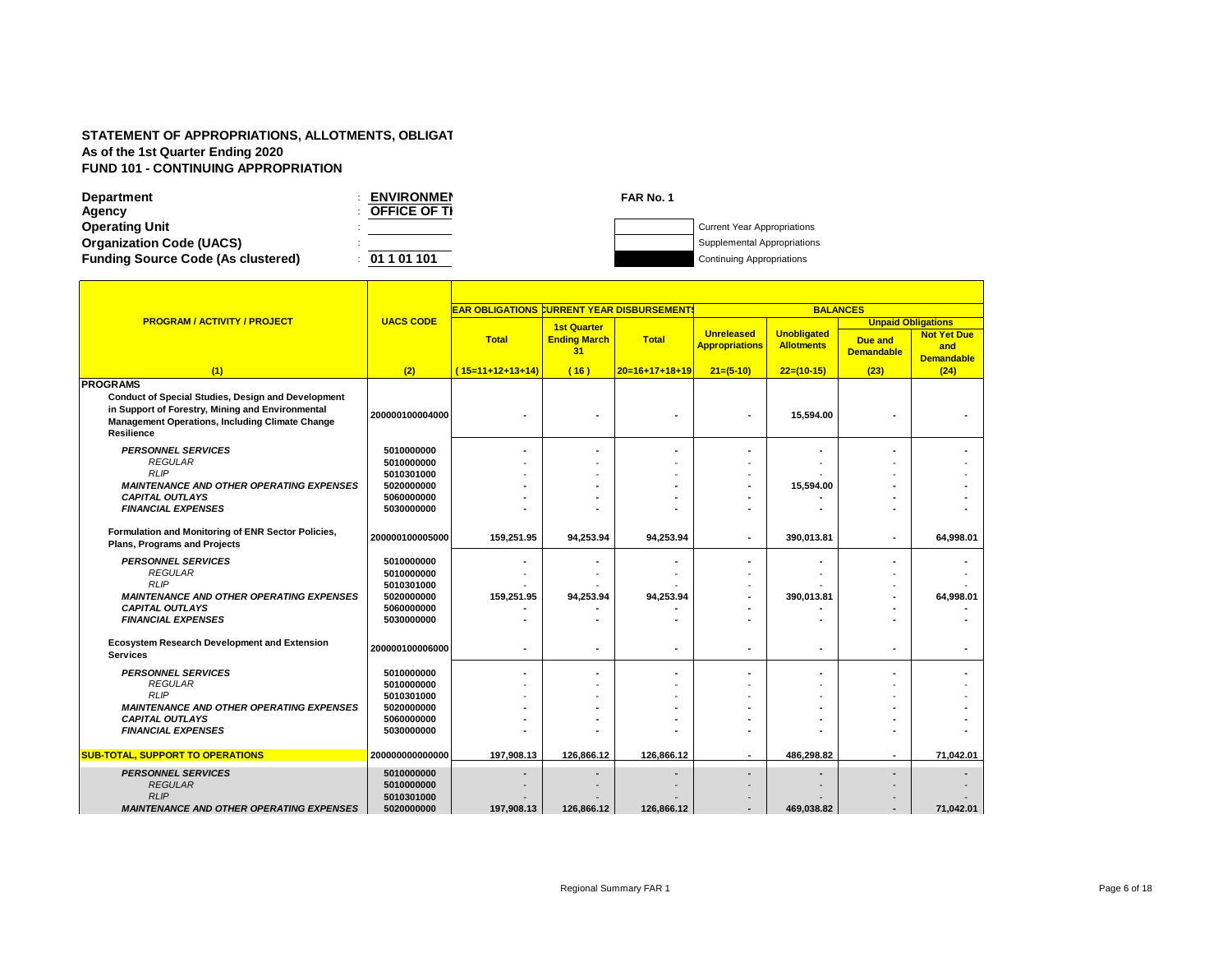**Department**<br> **Department**<br> **DEFICE OF THE SECRETARY**<br> **DEFICE OF THE SECRETARY Operating Unit** : **Organization Code (UACS)** : **Funding Source Code (As clustered)** : **01 1 01 101**

|                                                                                                                                                                      |                                                                                  |                                                      | <b>TOTAL</b>                                                                          |                                          |                                                 |                                                             |                          |                                                                                                    |                                            |                                                        |
|----------------------------------------------------------------------------------------------------------------------------------------------------------------------|----------------------------------------------------------------------------------|------------------------------------------------------|---------------------------------------------------------------------------------------|------------------------------------------|-------------------------------------------------|-------------------------------------------------------------|--------------------------|----------------------------------------------------------------------------------------------------|--------------------------------------------|--------------------------------------------------------|
|                                                                                                                                                                      |                                                                                  |                                                      | <b>APPROPRIATIONS</b>                                                                 |                                          |                                                 |                                                             | <b>ALLOTMENTS</b>        |                                                                                                    |                                            | <b>CURRENT</b>                                         |
| <b>PROGRAM / ACTIVITY / PROJECT</b>                                                                                                                                  | <b>UACS CODE</b>                                                                 | <b>Authorized</b><br><b>Appropriations</b>           | <b>Adjustments</b><br>(Transfer (To)<br>From.<br><b>Realignment</b> )                 | <b>Adjusted</b><br><b>Appropriations</b> | <b>Allotment</b><br>Received                    | <b>Adjustments</b><br>(Withdrawals,<br><b>Realignment</b> ) | (Transfer To)            | <b>Transfer From</b>                                                                               | <b>Adjusted Total</b><br><b>Allotments</b> | <b>1st Quarter</b><br><b>Ending</b><br><b>March 31</b> |
| (1)                                                                                                                                                                  | (2)                                                                              | (3)                                                  | (4)                                                                                   | $5=(3+4)$                                | (6)                                             | (7)                                                         | (8)                      | (9)                                                                                                | $10 = \frac{1}{6 + (-)7} - 8 + 9$          | (11)                                                   |
| <b>PROGRAMS</b>                                                                                                                                                      |                                                                                  |                                                      |                                                                                       |                                          |                                                 |                                                             |                          |                                                                                                    |                                            |                                                        |
| <b>CAPITAL OUTLAYS</b><br><b>FINANCIAL EXPENSES</b>                                                                                                                  | 5060000000<br>5030000000                                                         | 17,260.00                                            | ٠                                                                                     | 17,260.00                                | 17,260.00                                       | $\blacksquare$<br>٠                                         | ٠                        | $\blacksquare$<br>$\blacksquare$                                                                   | 17,260.00                                  | $\overline{\phantom{a}}$<br>$\blacksquare$             |
| <b>OPERATIONS</b>                                                                                                                                                    | 300000000000000                                                                  |                                                      |                                                                                       |                                          |                                                 |                                                             |                          |                                                                                                    |                                            |                                                        |
| <b>NATURAL RESOURCES SUSTAINABLY MANAGED</b>                                                                                                                         | 310000000000000                                                                  |                                                      |                                                                                       |                                          |                                                 |                                                             |                          |                                                                                                    |                                            |                                                        |
| NATURAL RESOURCES ENFORCEMENT AND<br><b>REGULATORY PROGRAM</b>                                                                                                       | 310100000000000                                                                  |                                                      |                                                                                       |                                          |                                                 |                                                             |                          |                                                                                                    |                                            |                                                        |
| <b>Natural Resources Management</b><br>Arrangement/Agreement and Permit Issuance                                                                                     | 310100100001000                                                                  | 6,913,943.89                                         | $\sim$                                                                                | 6,913,943.89                             | 6,913,943.89                                    | ٠.                                                          | $\blacksquare$           | $\blacksquare$                                                                                     | 6,913,943.89                               | 234,924.56                                             |
| <b>PERSONNEL SERVICES</b><br><b>REGULAR</b><br><b>RLIP</b><br><b>MAINTENANCE AND OTHER OPERATING EXPENSES</b><br><b>CAPITAL OUTLAYS</b><br><b>FINANCIAL EXPENSES</b> | 5010000000<br>5010000000<br>5010301000<br>5020000000<br>5060000000<br>5030000000 | 6,903,716.89<br>10,227.00                            | ٠<br>$\overline{\phantom{a}}$<br>$\blacksquare$<br>٠                                  | 6.903.716.89<br>10,227.00                | ٠<br>6,903,716.89<br>10,227.00                  | ٠<br>٠<br>٠<br>٠                                            |                          | $\overline{\phantom{a}}$<br>$\overline{\phantom{a}}$<br>$\overline{\phantom{a}}$<br>$\blacksquare$ | 6,903,716.89<br>10,227.00                  | 234,924.56                                             |
| Operations against illegal environment and natural<br>resources activities                                                                                           | 310100100002000                                                                  | 83,760.00                                            | ٠.                                                                                    | 83,760.00                                | 83,760.00                                       | ٠                                                           | $\overline{\phantom{a}}$ | $\overline{\phantom{a}}$                                                                           | 83,760.00                                  | 4,340.00                                               |
| <b>PERSONNEL SERVICES</b><br><b>REGULAR</b><br><b>RLIP</b><br><b>MAINTENANCE AND OTHER OPERATING EXPENSES</b><br><b>CAPITAL OUTLAYS</b><br><b>FINANCIAL EXPENSES</b> | 5010000000<br>5010000000<br>5010301000<br>5020000000<br>5060000000<br>5030000000 | $\blacksquare$<br>83,760.00                          | ٠<br>$\overline{\phantom{a}}$<br>$\overline{\phantom{a}}$<br>$\overline{\phantom{a}}$ | 83,760.00                                | ٠<br>$\overline{\phantom{a}}$<br>83,760.00<br>٠ | ٠<br>٠<br>٠<br>۰<br>٠                                       | $\overline{\phantom{a}}$ | $\blacksquare$<br>٠<br>$\overline{\phantom{a}}$                                                    | 83.760.00                                  | $\overline{\phantom{a}}$<br>4,340.00                   |
| <b>TOTAL - NATURAL RESOURCES ENFORCEMENT AND</b><br><b>REGULATORY PROGRAM</b>                                                                                        | 310100000000000                                                                  | 6,997,703.89                                         | $\sim$                                                                                | 6,997,703.89                             | 6,997,703.89                                    | $\sim$                                                      | ٠                        | $\sim$                                                                                             | 6,997,703.89                               | 239,264.56                                             |
| <b>PERSONNEL SERVICES</b><br><b>REGULAR</b><br><b>RLIP</b>                                                                                                           | 5010000000<br>5010000000<br>5010301000                                           | $\overline{\phantom{0}}$<br>$\overline{\phantom{a}}$ |                                                                                       |                                          | ٠<br>$\overline{\phantom{a}}$                   | ٠<br>$\overline{\phantom{a}}$                               |                          | ٠                                                                                                  | $\sim$                                     | $\sim$                                                 |

**OFFICE OF THE SECRETARY**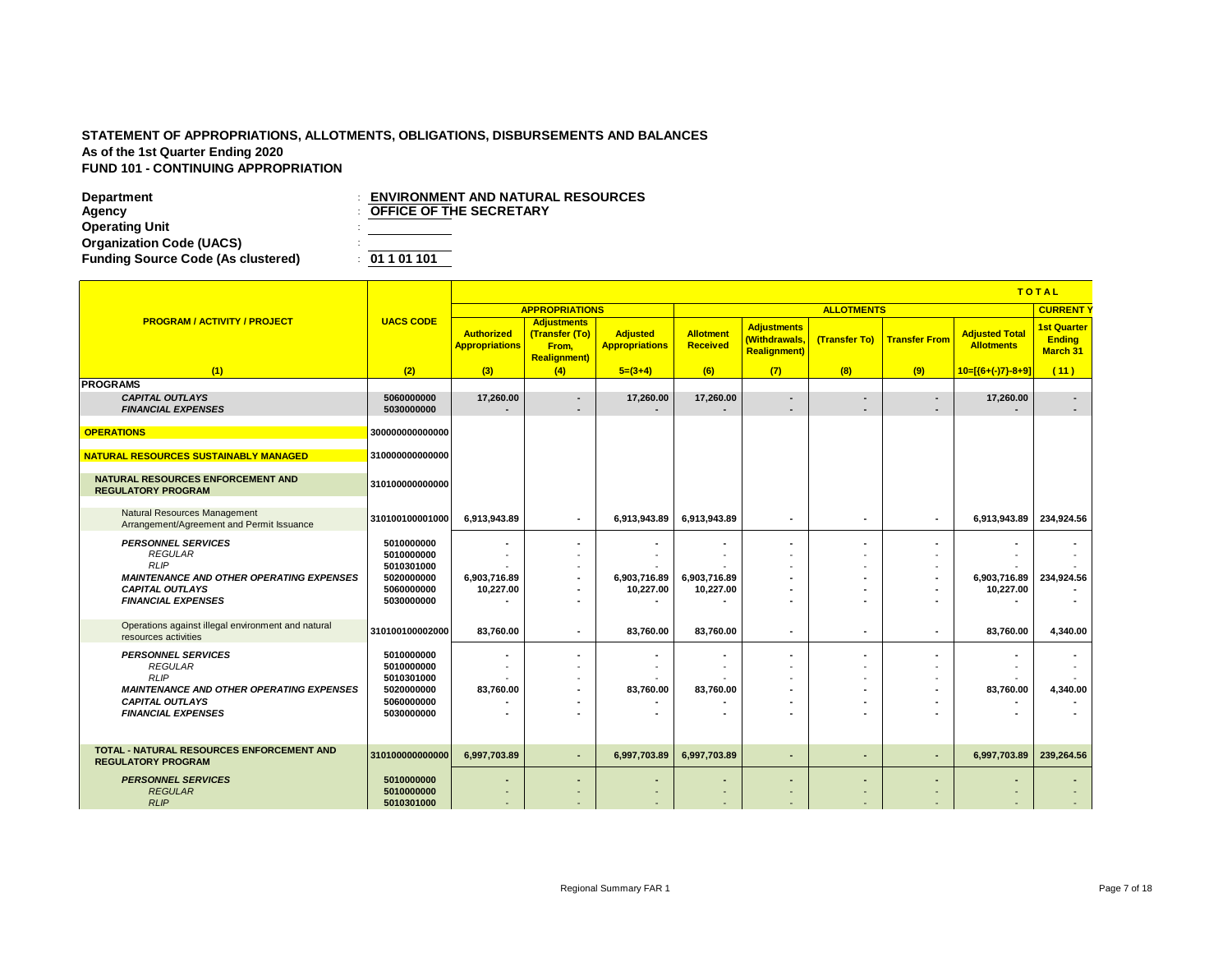| <b>Department</b>                         | <b>ENVIRONMEN</b>   | FAR No. 1 |                                    |
|-------------------------------------------|---------------------|-----------|------------------------------------|
| Agency                                    | <b>OFFICE OF TI</b> |           |                                    |
| <b>Operating Unit</b>                     |                     |           | <b>Current Year Appropriations</b> |
| <b>Organization Code (UACS)</b>           |                     |           | Supplemental Appropriations        |
| <b>Funding Source Code (As clustered)</b> | 01 1 01 101         |           | <b>Continuing Appropriations</b>   |

|                                                                                                                                                                      |                                                                                  | <b>EAR OBLIGATIONS CURRENT YEAR DISBURSEMENT!</b> |                                                 |                  |                                            | <b>BALANCES</b>                         |                                                           |                                                |
|----------------------------------------------------------------------------------------------------------------------------------------------------------------------|----------------------------------------------------------------------------------|---------------------------------------------------|-------------------------------------------------|------------------|--------------------------------------------|-----------------------------------------|-----------------------------------------------------------|------------------------------------------------|
| <b>PROGRAM / ACTIVITY / PROJECT</b>                                                                                                                                  | <b>UACS CODE</b>                                                                 | <b>Total</b>                                      | <b>1st Quarter</b><br><b>Ending March</b><br>31 | <b>Total</b>     | <b>Unreleased</b><br><b>Appropriations</b> | <b>Unobligated</b><br><b>Allotments</b> | <b>Unpaid Obligations</b><br>Due and<br><b>Demandable</b> | <b>Not Yet Due</b><br>and<br><b>Demandable</b> |
| (1)                                                                                                                                                                  | (2)                                                                              | $(15=11+12+13+14)$                                | (16)                                            | $20=16+17+18+19$ | $21=(5-10)$                                | $22=(10-15)$                            | (23)                                                      | (24)                                           |
| <b>PROGRAMS</b>                                                                                                                                                      |                                                                                  |                                                   |                                                 |                  |                                            |                                         |                                                           |                                                |
| <b>CAPITAL OUTLAYS</b><br><b>FINANCIAL EXPENSES</b>                                                                                                                  | 5060000000<br>5030000000                                                         |                                                   |                                                 |                  |                                            | 17,260.00                               |                                                           |                                                |
| <b>OPERATIONS</b>                                                                                                                                                    | 300000000000000                                                                  |                                                   |                                                 |                  |                                            |                                         |                                                           |                                                |
| NATURAL RESOURCES SUSTAINABLY MANAGED                                                                                                                                | 310000000000000                                                                  |                                                   |                                                 |                  |                                            |                                         |                                                           |                                                |
| NATURAL RESOURCES ENFORCEMENT AND<br><b>REGULATORY PROGRAM</b>                                                                                                       | 310100000000000                                                                  |                                                   |                                                 |                  |                                            |                                         |                                                           |                                                |
| Natural Resources Management<br>Arrangement/Agreement and Permit Issuance                                                                                            | 310100100001000                                                                  | 234,924.56                                        | 77,349.63                                       | 77,349.63        | ٠                                          | 6,679,019.33                            | ٠                                                         | 157,574.93                                     |
| <b>PERSONNEL SERVICES</b><br><b>REGULAR</b><br><b>RLIP</b><br><b>MAINTENANCE AND OTHER OPERATING EXPENSES</b><br><b>CAPITAL OUTLAYS</b><br><b>FINANCIAL EXPENSES</b> | 5010000000<br>5010000000<br>5010301000<br>5020000000<br>5060000000<br>5030000000 | 234,924.56                                        | 77,349.63                                       | 77,349.63        | $\overline{\phantom{a}}$                   | 6,668,792.33<br>10,227.00               |                                                           | 157,574.93                                     |
| Operations against illegal environment and natural<br>resources activities                                                                                           | 310100100002000                                                                  | 4,340.00                                          | ٠                                               | ٠                | ٠                                          | 79,420.00                               | ٠                                                         | 4,340.00                                       |
| <b>PERSONNEL SERVICES</b><br><b>REGULAR</b><br><b>RLIP</b><br><b>MAINTENANCE AND OTHER OPERATING EXPENSES</b><br><b>CAPITAL OUTLAYS</b><br><b>FINANCIAL EXPENSES</b> | 5010000000<br>5010000000<br>5010301000<br>5020000000<br>5060000000<br>5030000000 | 4,340.00                                          |                                                 |                  |                                            | 79,420.00                               |                                                           | 4,340.00                                       |
| <b>TOTAL - NATURAL RESOURCES ENFORCEMENT AND</b><br><b>REGULATORY PROGRAM</b>                                                                                        | 310100000000000                                                                  | 239,264.56                                        | 77,349.63                                       | 77,349.63        | ٠                                          | 6,758,439.33                            | ٠                                                         | 161,914.93                                     |
| <b>PERSONNEL SERVICES</b><br><b>REGULAR</b><br>RLIP                                                                                                                  | 5010000000<br>5010000000<br>5010301000                                           |                                                   |                                                 |                  |                                            |                                         |                                                           |                                                |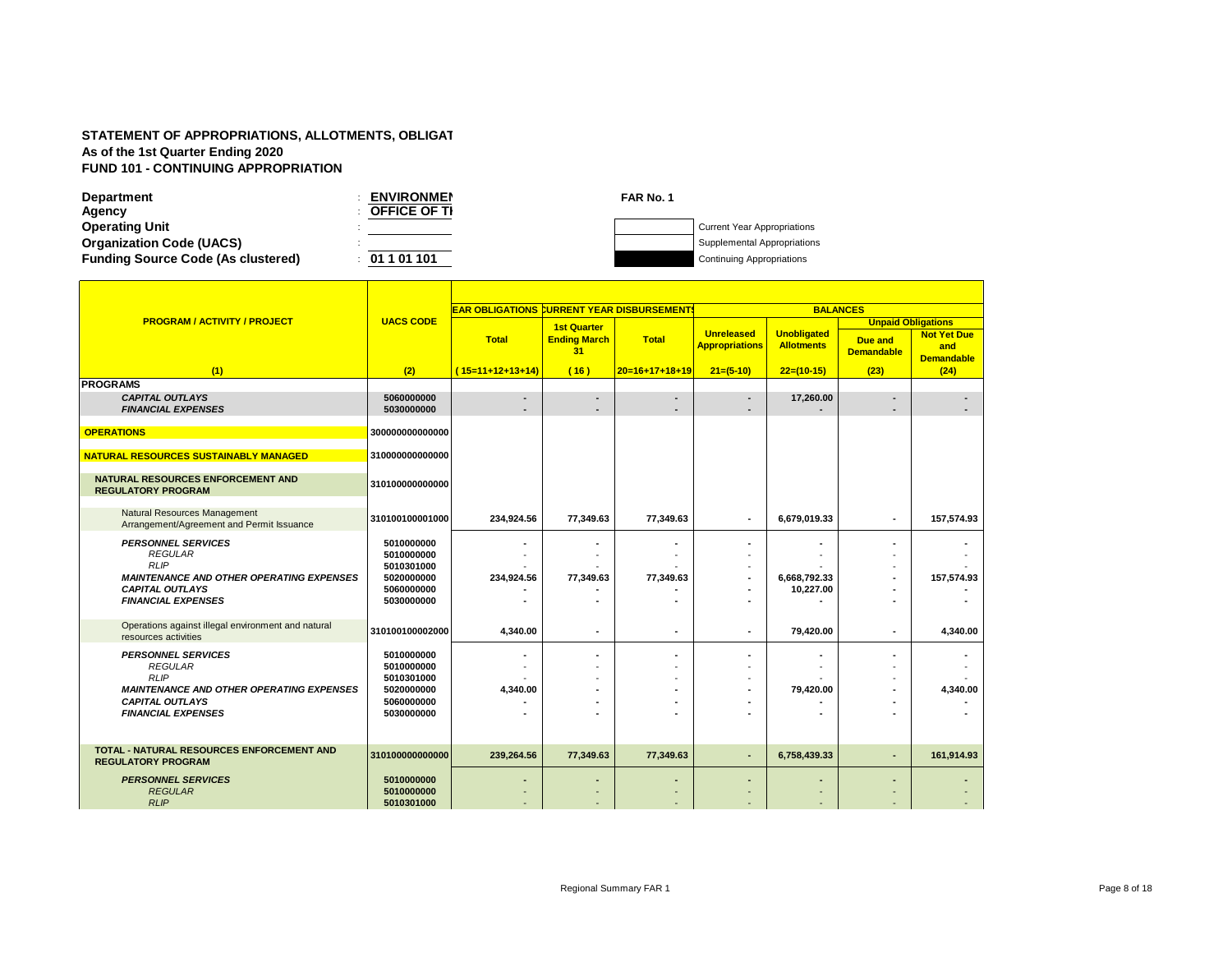|                                                                                      |                          |                                            |                                                                       |                                          |                       |                                                             |                          |                          |                                            | <b>TOTAL</b>                                           |
|--------------------------------------------------------------------------------------|--------------------------|--------------------------------------------|-----------------------------------------------------------------------|------------------------------------------|-----------------------|-------------------------------------------------------------|--------------------------|--------------------------|--------------------------------------------|--------------------------------------------------------|
|                                                                                      |                          |                                            | <b>APPROPRIATIONS</b>                                                 |                                          |                       |                                                             | <b>ALLOTMENTS</b>        |                          |                                            | <b>CURRENT</b>                                         |
| <b>PROGRAM / ACTIVITY / PROJECT</b>                                                  | <b>UACS CODE</b>         | <b>Authorized</b><br><b>Appropriations</b> | <b>Adjustments</b><br>(Transfer (To)<br>From.<br><b>Realignment</b> ) | <b>Adjusted</b><br><b>Appropriations</b> | Allotment<br>Received | <b>Adjustments</b><br>(Withdrawals,<br><b>Realignment</b> ) | (Transfer To)            | <b>Transfer From</b>     | <b>Adjusted Total</b><br><b>Allotments</b> | <b>1st Quarter</b><br><b>Ending</b><br><b>March 31</b> |
| (1)                                                                                  | (2)                      | (3)                                        | (4)                                                                   | $5=(3+4)$                                | (6)                   | (7)                                                         | (8)                      | (9)                      | $10=[(6+(-)7)-8+9]$                        | (11)                                                   |
| <b>PROGRAMS</b>                                                                      |                          |                                            |                                                                       |                                          |                       |                                                             |                          |                          |                                            |                                                        |
| <b>MAINTENANCE AND OTHER OPERATING EXPENSES</b>                                      | 5020000000               | 6.987.476.89                               | $\overline{\phantom{a}}$                                              | 6,987,476.89                             | 6,987,476.89          | ٠                                                           |                          | $\sim$                   | 6,987,476.89                               | 239,264.56                                             |
| <b>CAPITAL OUTLAYS</b>                                                               | 5060000000<br>5030000000 | 10,227.00                                  | ۰.                                                                    | 10,227.00                                | 10,227.00             | $\overline{\phantom{a}}$                                    |                          | $\overline{\phantom{a}}$ | 10,227.00                                  |                                                        |
| <b>FINANCIAL EXPENSES</b>                                                            |                          |                                            | ٠                                                                     |                                          |                       | ٠                                                           |                          | ٠                        |                                            |                                                        |
| <b>NATURAL RESOURCES CONSERVATION AND</b><br><b>DEVELOPMENT PROGRAM</b>              | 310200000000000          |                                            |                                                                       |                                          |                       |                                                             |                          |                          |                                            |                                                        |
| <b>Protected Areas, Caves and Wetlands Development</b><br>and Management Sub-Program | 310201000000000          |                                            |                                                                       |                                          |                       |                                                             |                          |                          |                                            |                                                        |
| Protected Areas Development and Management                                           | 310201100001000          | 357,483.20                                 | $\overline{\phantom{a}}$                                              | 357.483.20                               | 357.483.20            | $\sim$                                                      | $\overline{\phantom{a}}$ | $\overline{a}$           | 357,483.20                                 | 95,782.81                                              |
| <b>PERSONNEL SERVICES</b>                                                            | 5010000000               |                                            | $\overline{\phantom{a}}$                                              |                                          |                       | ٠                                                           |                          | $\blacksquare$           |                                            |                                                        |
| <b>REGULAR</b>                                                                       | 5010000000               |                                            |                                                                       |                                          |                       |                                                             |                          |                          |                                            |                                                        |
| RLIP                                                                                 | 5010301000               |                                            |                                                                       |                                          |                       |                                                             |                          |                          |                                            |                                                        |
| <b>MAINTENANCE AND OTHER OPERATING EXPENSES</b>                                      | 5020000000               | 357.483.20                                 |                                                                       | 357.483.20                               | 357,483.20            |                                                             |                          |                          | 357.483.20                                 | 95,782.81                                              |
| <b>CAPITAL OUTLAYS</b>                                                               | 5060000000               |                                            |                                                                       |                                          |                       |                                                             |                          |                          |                                            |                                                        |
| <b>FINANCIAL EXPENSES</b>                                                            | 5030000000               |                                            |                                                                       |                                          |                       |                                                             |                          |                          |                                            |                                                        |
| <b>Wildlife Resources Conservation Sub-Program</b>                                   | 310202000000000          |                                            |                                                                       |                                          |                       |                                                             |                          |                          |                                            |                                                        |
| Protection and Conservation Wildlife                                                 | 310202100001000          | 52,781.39                                  | $\overline{\phantom{a}}$                                              | 52,781.39                                | 52,781.39             | ٠                                                           | $\blacksquare$           | $\sim$                   | 52,781.39                                  | $\blacksquare$                                         |
|                                                                                      |                          |                                            |                                                                       |                                          |                       |                                                             |                          |                          |                                            |                                                        |
| <b>PERSONNEL SERVICES</b><br><b>REGULAR</b>                                          | 5010000000<br>5010000000 |                                            |                                                                       |                                          |                       | ٠                                                           |                          |                          |                                            |                                                        |
| <b>RLIP</b>                                                                          | 5010301000               |                                            |                                                                       |                                          |                       |                                                             |                          |                          |                                            |                                                        |
| <b>MAINTENANCE AND OTHER OPERATING EXPENSES</b>                                      | 5020000000               | 52.781.39                                  |                                                                       | 52.781.39                                | 52.781.39             | ٠                                                           |                          | $\overline{\phantom{a}}$ | 52.781.39                                  |                                                        |
| <b>CAPITAL OUTLAYS</b>                                                               | 5060000000               |                                            |                                                                       |                                          |                       |                                                             |                          |                          |                                            | $\overline{\phantom{a}}$                               |
| <b>FINANCIAL EXPENSES</b>                                                            | 5030000000               |                                            |                                                                       |                                          |                       |                                                             |                          |                          |                                            |                                                        |
| <b>Coastal and Marine Ecosystems Rehabilitation Sub-</b><br><b>Program</b>           | 310203000000000          |                                            |                                                                       |                                          |                       |                                                             |                          |                          |                                            |                                                        |
| Management of Coastal and Marine Resources/Areas                                     | 310203100001000          | 80,525.20                                  | $\overline{\phantom{a}}$                                              | 80,525.20                                | 80,525.20             | ٠                                                           | $\blacksquare$           | $\overline{\phantom{a}}$ | 80,525.20                                  | 5.657.64                                               |
| <b>PERSONNEL SERVICES</b>                                                            | 5010000000               |                                            |                                                                       |                                          |                       |                                                             |                          |                          |                                            |                                                        |
| <b>REGULAR</b>                                                                       | 5010000000               |                                            |                                                                       |                                          |                       |                                                             |                          |                          |                                            |                                                        |
| <b>RLIP</b>                                                                          | 5010301000               |                                            |                                                                       |                                          |                       |                                                             |                          |                          |                                            |                                                        |
| <b>MAINTENANCE AND OTHER OPERATING EXPENSES</b>                                      | 5020000000               | 80.525.20                                  |                                                                       | 80,525.20                                | 80,525.20             | ٠                                                           | $\overline{\phantom{a}}$ |                          | 80,525.20                                  | 5,657.64                                               |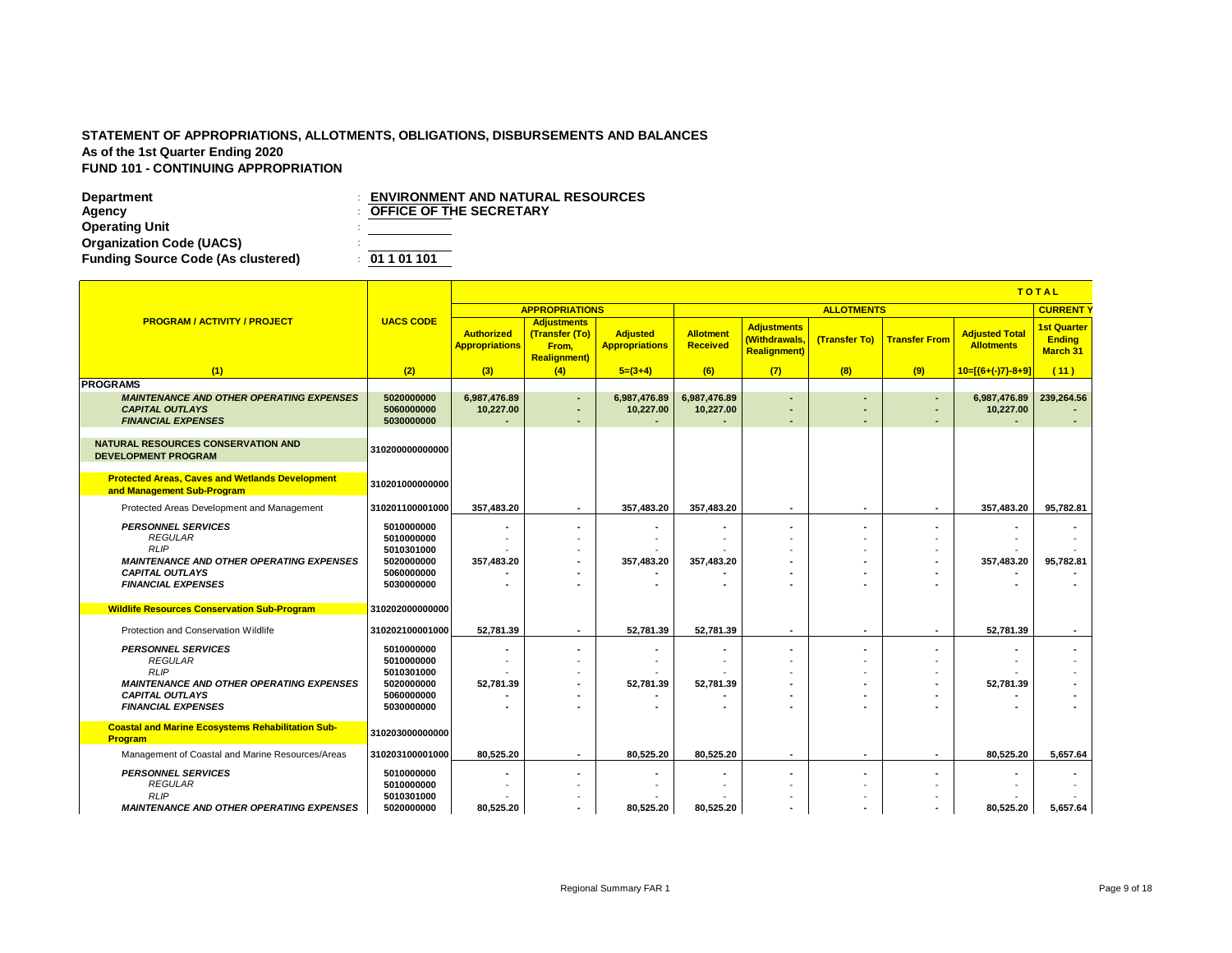| <b>Department</b>                         | <b>ENVIRONMEN</b>   | FAR No. 1 |                                    |
|-------------------------------------------|---------------------|-----------|------------------------------------|
| Agency                                    | <b>OFFICE OF TI</b> |           |                                    |
| <b>Operating Unit</b>                     |                     |           | <b>Current Year Appropriations</b> |
| <b>Organization Code (UACS)</b>           |                     |           | Supplemental Appropriations        |
| <b>Funding Source Code (As clustered)</b> | 01 1 01 101         |           | <b>Continuing Appropriations</b>   |

|                                                                                          |                                        | <b>EAR OBLIGATIONS CURRENT YEAR DISBURSEMENT!</b> |                                                 |                          |                                            | <b>BALANCES</b>                         |                                                                  |                                                |
|------------------------------------------------------------------------------------------|----------------------------------------|---------------------------------------------------|-------------------------------------------------|--------------------------|--------------------------------------------|-----------------------------------------|------------------------------------------------------------------|------------------------------------------------|
| <b>PROGRAM / ACTIVITY / PROJECT</b>                                                      | <b>UACS CODE</b>                       | <b>Total</b>                                      | <b>1st Quarter</b><br><b>Ending March</b><br>31 | <b>Total</b>             | <b>Unreleased</b><br><b>Appropriations</b> | <b>Unobligated</b><br><b>Allotments</b> | <b>Unpaid Obligations</b><br><b>Due and</b><br><b>Demandable</b> | <b>Not Yet Due</b><br>and<br><b>Demandable</b> |
| (1)                                                                                      | (2)                                    | $(15=11+12+13+14)$                                | (16)                                            | $20=16+17+18+19$         | $21=(5-10)$                                | $22=(10-15)$                            | (23)                                                             | (24)                                           |
| <b>PROGRAMS</b>                                                                          |                                        |                                                   |                                                 |                          |                                            |                                         |                                                                  |                                                |
| <b>MAINTENANCE AND OTHER OPERATING EXPENSES</b><br><b>CAPITAL OUTLAYS</b>                | 5020000000<br>5060000000               | 239,264.56                                        | 77,349.63                                       | 77,349.63                | ٠                                          | 6,748,212.33<br>10,227.00               |                                                                  | 161,914.93                                     |
| <b>FINANCIAL EXPENSES</b>                                                                | 5030000000                             |                                                   |                                                 |                          |                                            |                                         |                                                                  |                                                |
| <b>NATURAL RESOURCES CONSERVATION AND</b><br><b>DEVELOPMENT PROGRAM</b>                  | 310200000000000                        |                                                   |                                                 |                          |                                            |                                         |                                                                  |                                                |
| <b>Protected Areas, Caves and Wetlands Development</b><br>and Management Sub-Program     | 310201000000000                        |                                                   |                                                 |                          |                                            |                                         |                                                                  |                                                |
| Protected Areas Development and Management                                               | 310201100001000                        | 95,782.81                                         | 38,456.25                                       | 38,456.25                |                                            | 261,700.39                              |                                                                  | 57,326.56                                      |
| <b>PERSONNEL SERVICES</b><br><b>REGULAR</b>                                              | 5010000000<br>5010000000               |                                                   |                                                 |                          |                                            |                                         |                                                                  |                                                |
| <b>RLIP</b><br><b>MAINTENANCE AND OTHER OPERATING EXPENSES</b><br><b>CAPITAL OUTLAYS</b> | 5010301000<br>5020000000<br>5060000000 | 95,782.81                                         | 38,456.25                                       | 38,456.25                |                                            | 261,700.39                              |                                                                  | 57,326.56                                      |
| <b>FINANCIAL EXPENSES</b>                                                                | 5030000000                             |                                                   |                                                 |                          |                                            |                                         |                                                                  |                                                |
| <b>Wildlife Resources Conservation Sub-Program</b>                                       | 310202000000000                        |                                                   |                                                 |                          |                                            |                                         |                                                                  |                                                |
| Protection and Conservation Wildlife                                                     | 310202100001000                        | $\overline{\phantom{a}}$                          | $\overline{\phantom{a}}$                        | $\overline{\phantom{a}}$ | $\overline{\phantom{a}}$                   | 52,781.39                               | $\overline{\phantom{a}}$                                         |                                                |
| <b>PERSONNEL SERVICES</b><br><b>REGULAR</b>                                              | 5010000000<br>5010000000               |                                                   |                                                 |                          |                                            |                                         |                                                                  |                                                |
| <b>RLIP</b>                                                                              | 5010301000                             |                                                   |                                                 |                          |                                            |                                         |                                                                  |                                                |
| <b>MAINTENANCE AND OTHER OPERATING EXPENSES</b>                                          | 5020000000                             |                                                   |                                                 |                          |                                            | 52,781.39                               |                                                                  |                                                |
| <b>CAPITAL OUTLAYS</b>                                                                   | 5060000000                             |                                                   |                                                 |                          |                                            |                                         |                                                                  |                                                |
| <b>FINANCIAL EXPENSES</b>                                                                | 5030000000                             |                                                   |                                                 |                          |                                            |                                         |                                                                  |                                                |
| <b>Coastal and Marine Ecosystems Rehabilitation Sub-</b><br>Program                      | 310203000000000                        |                                                   |                                                 |                          |                                            |                                         |                                                                  |                                                |
| Management of Coastal and Marine Resources/Areas                                         | 310203100001000                        | 5,657.64                                          | 4,680.00                                        | 4,680.00                 |                                            | 74,867.56                               | $\overline{\phantom{a}}$                                         | 977.64                                         |
| <b>PERSONNEL SERVICES</b>                                                                | 5010000000                             |                                                   |                                                 |                          |                                            |                                         |                                                                  |                                                |
| <b>REGULAR</b><br><b>RLIP</b>                                                            | 5010000000<br>5010301000               |                                                   |                                                 |                          |                                            |                                         |                                                                  |                                                |
| <b>MAINTENANCE AND OTHER OPERATING EXPENSES</b>                                          | 5020000000                             | 5,657.64                                          | 4,680.00                                        | 4,680.00                 |                                            | 74,867.56                               |                                                                  | 977.64                                         |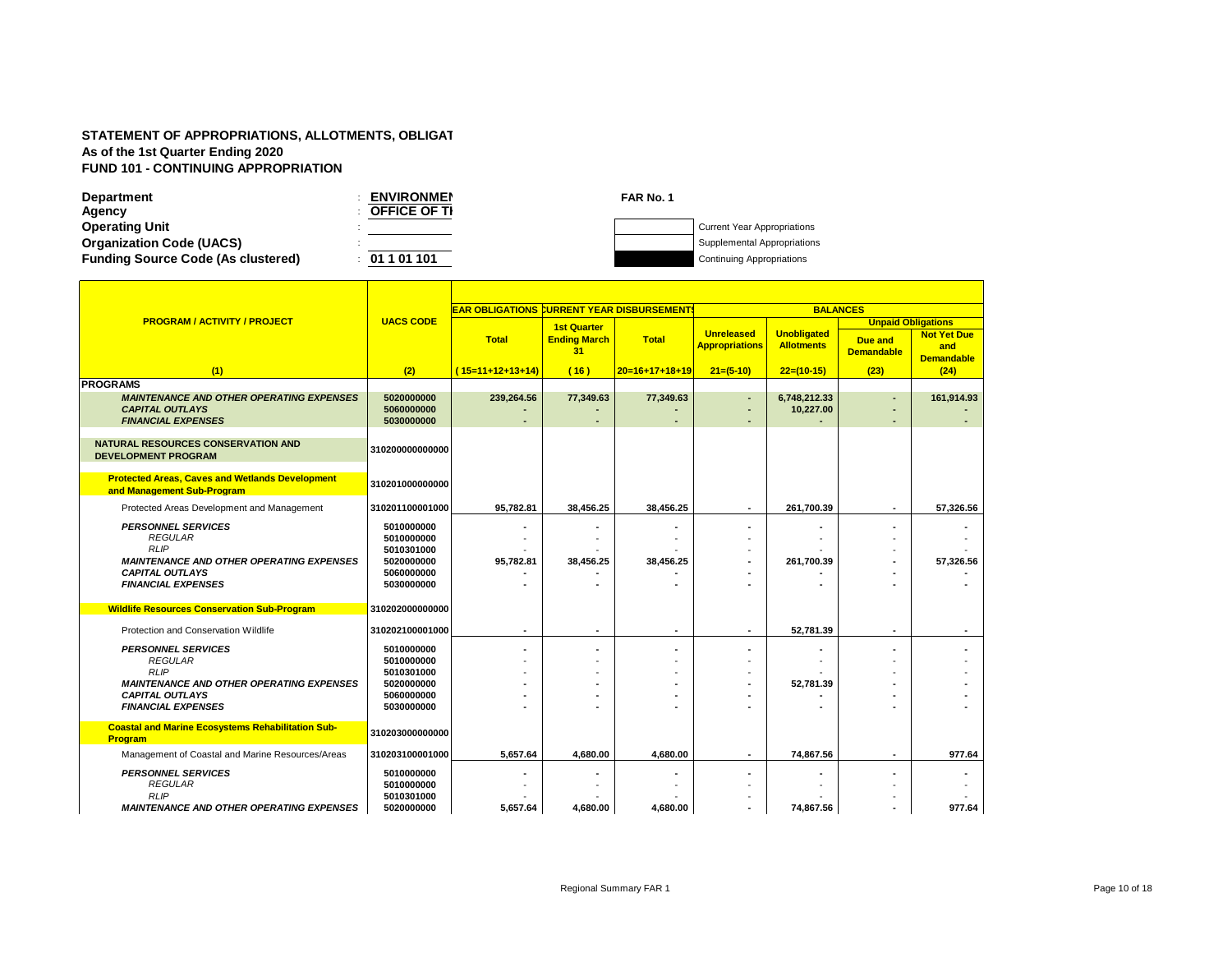|                                                                                                                                  |                                                                    |                                            |                                                                       |                                          |                              |                                                             |                   |                          |                                            | <b>TOTAL</b>                                           |
|----------------------------------------------------------------------------------------------------------------------------------|--------------------------------------------------------------------|--------------------------------------------|-----------------------------------------------------------------------|------------------------------------------|------------------------------|-------------------------------------------------------------|-------------------|--------------------------|--------------------------------------------|--------------------------------------------------------|
|                                                                                                                                  |                                                                    |                                            | <b>APPROPRIATIONS</b>                                                 |                                          |                              |                                                             | <b>ALLOTMENTS</b> |                          |                                            | <b>CURRENT</b>                                         |
| <b>PROGRAM / ACTIVITY / PROJECT</b>                                                                                              | <b>UACS CODE</b>                                                   | <b>Authorized</b><br><b>Appropriations</b> | <b>Adjustments</b><br>(Transfer (To)<br>From,<br><b>Realignment</b> ) | <b>Adjusted</b><br><b>Appropriations</b> | Allotment<br><b>Received</b> | <b>Adjustments</b><br>(Withdrawals,<br><b>Realignment</b> ) | (Transfer To)     | <b>Transfer From</b>     | <b>Adjusted Total</b><br><b>Allotments</b> | <b>1st Quarter</b><br><b>Ending</b><br><b>March 31</b> |
| (1)                                                                                                                              | (2)                                                                | (3)                                        | (4)                                                                   | $5=(3+4)$                                | (6)                          | (7)                                                         | (8)               | (9)                      | $10=[(6+(-7)-8+9)]$                        | (11)                                                   |
| <b>PROGRAMS</b><br><b>CAPITAL OUTLAYS</b><br><b>FINANCIAL EXPENSES</b>                                                           | 5060000000<br>5030000000                                           |                                            |                                                                       |                                          | ۰                            | ٠                                                           |                   |                          | $\overline{\phantom{a}}$                   |                                                        |
| <b>SUB- TOTAL - Coastal and Marine Ecosystems</b><br><b>Rehabilitation Sub-Program</b>                                           | 310203000000000                                                    | 80,525.20                                  |                                                                       | 80,525.20                                | 80,525.20                    | $\blacksquare$                                              |                   | $\overline{\phantom{a}}$ | 80,525.20                                  | 5,657.64                                               |
| <b>PERSONNEL SERVICES</b><br><b>REGULAR</b><br>RLIP<br><b>MAINTENANCE AND OTHER OPERATING EXPENSES</b><br><b>CAPITAL OUTLAYS</b> | 5010000000<br>5010000000<br>5010301000<br>5020000000<br>5060000000 | 80,525.20                                  |                                                                       | 80,525.20                                | ٠<br>80,525.20               | $\blacksquare$<br>-<br>$\blacksquare$<br>٠                  |                   | $\overline{a}$           | 80,525.20                                  | 5,657.64                                               |
| <b>FINANCIAL EXPENSES</b>                                                                                                        | 5030000000                                                         |                                            |                                                                       |                                          | ٠                            | $\blacksquare$                                              |                   |                          |                                            | $\blacksquare$                                         |
| <b>Land Management Sub-Program</b>                                                                                               | 310204000000000                                                    |                                            |                                                                       |                                          |                              |                                                             |                   |                          |                                            |                                                        |
| Land Survey, Disposition and Records Management                                                                                  | 310204100001000                                                    | 299.293.24                                 |                                                                       | 299.293.24                               | 299.293.24                   | ٠                                                           |                   | $\overline{\phantom{a}}$ | 299.293.24                                 | 90.676.00                                              |
| <b>PERSONNEL SERVICES</b><br><b>REGULAR</b>                                                                                      | 5010000000<br>5010000000                                           |                                            |                                                                       |                                          |                              | ٠<br>-                                                      |                   | $\blacksquare$           |                                            |                                                        |
| <b>RLIP</b>                                                                                                                      | 5010301000                                                         |                                            |                                                                       |                                          |                              |                                                             |                   |                          |                                            |                                                        |
| <b>MAINTENANCE AND OTHER OPERATING EXPENSES</b><br><b>CAPITAL OUTLAYS</b>                                                        | 5020000000<br>5060000000                                           | 299.293.24                                 |                                                                       | 299,293.24                               | 299,293.24                   |                                                             |                   |                          | 299.293.24                                 | 90,676.00                                              |
| <b>FINANCIAL EXPENSES</b>                                                                                                        | 5030000000                                                         |                                            |                                                                       |                                          |                              |                                                             |                   |                          |                                            |                                                        |
| <b>SUB TOTAL - Land Management Sub-Program</b>                                                                                   | 310204000000000                                                    | 299.293.24                                 |                                                                       | 299.293.24                               | 299.293.24                   | ٠                                                           | $\blacksquare$    | $\sim$                   | 299.293.24                                 | 90.676.00                                              |
| <b>PERSONNEL SERVICES</b>                                                                                                        | 5010000000                                                         | $\overline{\phantom{a}}$                   | $\overline{\phantom{a}}$                                              |                                          | ٠                            | $\blacksquare$                                              | $\blacksquare$    | $\overline{\phantom{a}}$ |                                            |                                                        |
| <b>REGULAR</b><br>RLIP                                                                                                           | 5010000000<br>5010301000                                           |                                            |                                                                       |                                          |                              |                                                             |                   |                          |                                            |                                                        |
| <b>MAINTENANCE AND OTHER OPERATING EXPENSES</b>                                                                                  | 5020000000                                                         | 299,293.24                                 |                                                                       | 299,293.24                               | 299,293.24                   | ٠                                                           |                   | $\blacksquare$           | 299,293.24                                 | 90,676.00                                              |
| <b>CAPITAL OUTLAYS</b><br><b>FINANCIAL EXPENSES</b>                                                                              | 5060000000<br>5030000000                                           |                                            | $\overline{\phantom{0}}$                                              |                                          | ٠                            | $\overline{\phantom{a}}$<br>$\blacksquare$                  |                   | $\overline{\phantom{0}}$ |                                            |                                                        |
| <b>Forest and Watershed Management Sub-Program</b>                                                                               | 310205000000000                                                    |                                            |                                                                       |                                          |                              |                                                             |                   |                          |                                            |                                                        |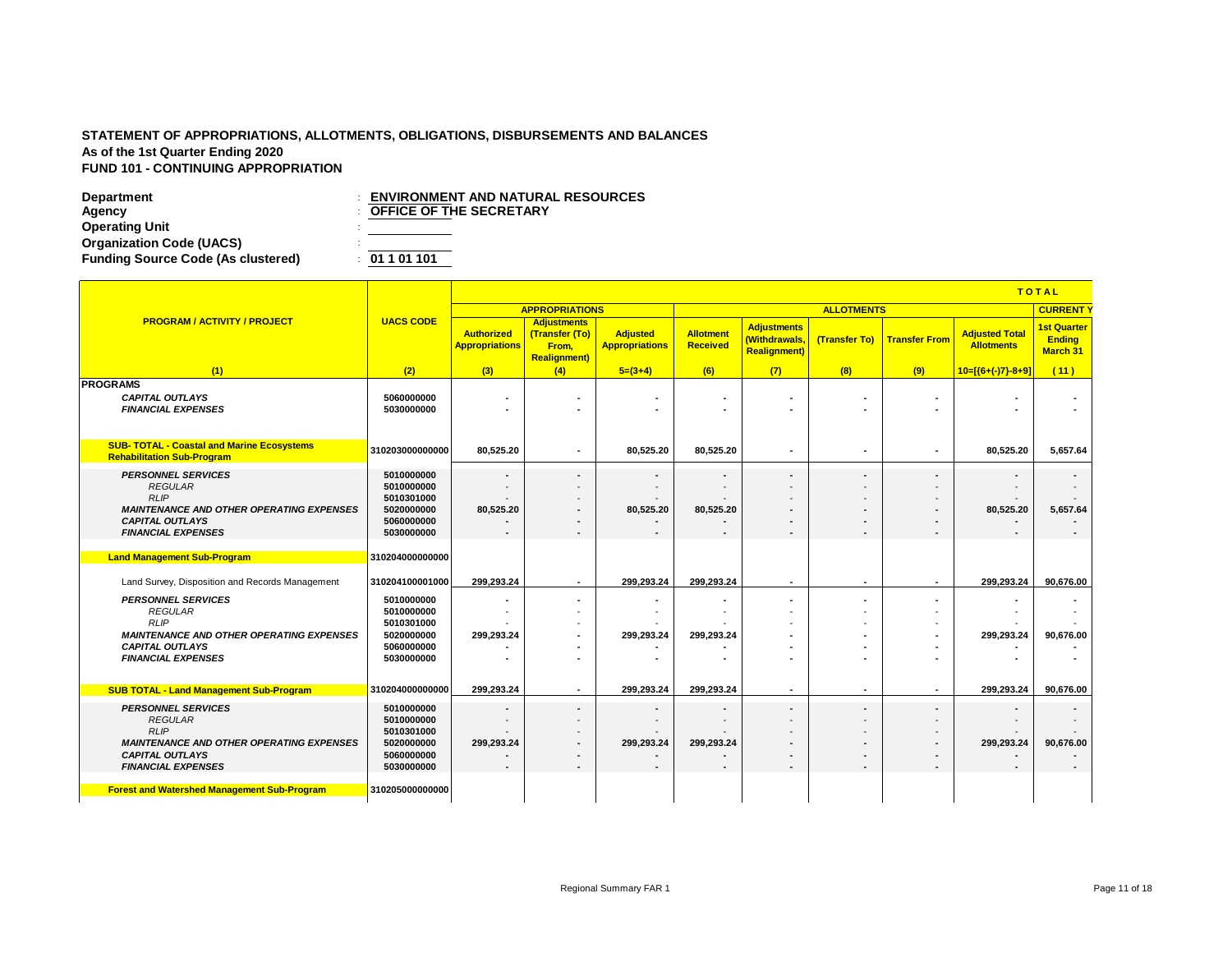$\blacksquare$ 

| <b>Department</b>                         | <b>ENVIRONMEN</b>   | FAR No. 1 |                                    |
|-------------------------------------------|---------------------|-----------|------------------------------------|
| Agency                                    | <b>OFFICE OF TI</b> |           |                                    |
| <b>Operating Unit</b>                     |                     |           | <b>Current Year Appropriations</b> |
| <b>Organization Code (UACS)</b>           |                     |           | Supplemental Appropriations        |
| <b>Funding Source Code (As clustered)</b> | 01 1 01 101         |           | <b>Continuing Appropriations</b>   |

Ŧ

Ŧ

|                                                                                                                                                                                                                            |                                                                                                     | <b>EAR OBLIGATIONS CURRENT YEAR DISBURSEMENT!</b> |                                                 |                  |                                            | <b>BALANCES</b>                         |                                                           |                                                |
|----------------------------------------------------------------------------------------------------------------------------------------------------------------------------------------------------------------------------|-----------------------------------------------------------------------------------------------------|---------------------------------------------------|-------------------------------------------------|------------------|--------------------------------------------|-----------------------------------------|-----------------------------------------------------------|------------------------------------------------|
| <b>PROGRAM / ACTIVITY / PROJECT</b>                                                                                                                                                                                        | <b>UACS CODE</b>                                                                                    | <b>Total</b>                                      | <b>1st Quarter</b><br><b>Ending March</b><br>31 | <b>Total</b>     | <b>Unreleased</b><br><b>Appropriations</b> | <b>Unobligated</b><br><b>Allotments</b> | <b>Unpaid Obligations</b><br>Due and<br><b>Demandable</b> | <b>Not Yet Due</b><br>and<br><b>Demandable</b> |
| (1)                                                                                                                                                                                                                        | (2)                                                                                                 | $(15=11+12+13+14)$                                | (16)                                            | $20=16+17+18+19$ | $21=(5-10)$                                | $22=(10-15)$                            | (23)                                                      | (24)                                           |
| <b>PROGRAMS</b><br><b>CAPITAL OUTLAYS</b><br><b>FINANCIAL EXPENSES</b>                                                                                                                                                     | 5060000000<br>5030000000                                                                            |                                                   |                                                 |                  |                                            |                                         |                                                           |                                                |
| <b>SUB- TOTAL - Coastal and Marine Ecosystems</b><br><b>Rehabilitation Sub-Program</b>                                                                                                                                     | 310203000000000                                                                                     | 5.657.64                                          | 4,680.00                                        | 4.680.00         | $\overline{\phantom{a}}$                   | 74,867.56                               |                                                           | 977.64                                         |
| <b>PERSONNEL SERVICES</b><br><b>REGULAR</b><br><b>RLIP</b><br><b>MAINTENANCE AND OTHER OPERATING EXPENSES</b><br><b>CAPITAL OUTLAYS</b><br><b>FINANCIAL EXPENSES</b>                                                       | 5010000000<br>5010000000<br>5010301000<br>5020000000<br>5060000000<br>5030000000                    | 5,657.64                                          | $\overline{a}$<br>4,680.00                      | 4,680.00         |                                            | 74,867.56                               |                                                           | 977.64                                         |
| <b>Land Management Sub-Program</b>                                                                                                                                                                                         | 310204000000000                                                                                     |                                                   |                                                 |                  |                                            |                                         |                                                           |                                                |
| Land Survey, Disposition and Records Management                                                                                                                                                                            | 310204100001000                                                                                     | 90.676.00                                         | 42,310.55                                       | 42,310.55        | $\overline{\phantom{a}}$                   | 208.617.24                              | ٠                                                         | 48,365.45                                      |
| <b>PERSONNEL SERVICES</b><br><b>REGULAR</b><br><b>RLIP</b><br><b>MAINTENANCE AND OTHER OPERATING EXPENSES</b><br><b>CAPITAL OUTLAYS</b><br><b>FINANCIAL EXPENSES</b>                                                       | 5010000000<br>5010000000<br>5010301000<br>5020000000<br>5060000000<br>5030000000                    | 90,676.00                                         | 42,310.55                                       | 42,310.55        | ۰                                          | 208,617.24                              |                                                           | 48,365.45                                      |
| <b>SUB TOTAL - Land Management Sub-Program</b>                                                                                                                                                                             | 310204000000000                                                                                     | 90,676.00                                         | 42,310.55                                       | 42,310.55        |                                            | 208,617.24                              |                                                           | 48,365.45                                      |
| <b>PERSONNEL SERVICES</b><br><b>REGULAR</b><br><b>RLIP</b><br><b>MAINTENANCE AND OTHER OPERATING EXPENSES</b><br><b>CAPITAL OUTLAYS</b><br><b>FINANCIAL EXPENSES</b><br><b>Forest and Watershed Management Sub-Program</b> | 5010000000<br>5010000000<br>5010301000<br>5020000000<br>5060000000<br>5030000000<br>310205000000000 | 90,676.00                                         | 42,310.55                                       | 42,310.55        |                                            | 208,617.24                              |                                                           | 48,365.45                                      |

٠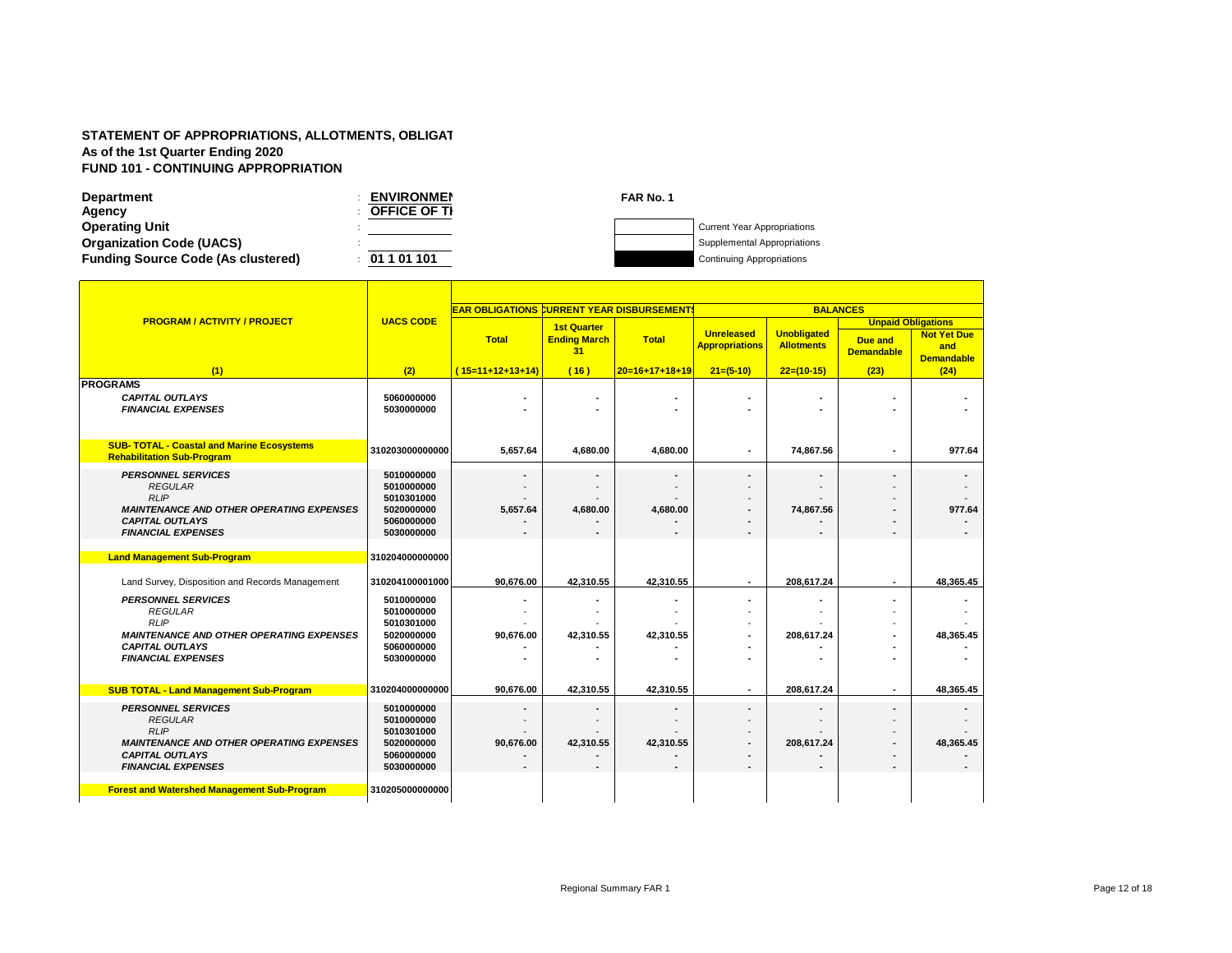|                                                                                        |                  |                                            | <b>TOTAL</b>                                                          |                                          |                       |                                                            |                          |                          |                                            |                                                        |  |
|----------------------------------------------------------------------------------------|------------------|--------------------------------------------|-----------------------------------------------------------------------|------------------------------------------|-----------------------|------------------------------------------------------------|--------------------------|--------------------------|--------------------------------------------|--------------------------------------------------------|--|
|                                                                                        |                  |                                            | <b>APPROPRIATIONS</b>                                                 |                                          |                       |                                                            | <b>ALLOTMENTS</b>        |                          |                                            | <b>CURRENT</b>                                         |  |
| <b>PROGRAM / ACTIVITY / PROJECT</b>                                                    | <b>UACS CODE</b> | <b>Authorized</b><br><b>Appropriations</b> | <b>Adjustments</b><br>(Transfer (To)<br>From,<br><b>Realignment</b> ) | <b>Adjusted</b><br><b>Appropriations</b> | Allotment<br>Received | <b>Adjustments</b><br>(Withdrawals,<br><b>Realignment)</b> | (Transfer To)            | <b>Transfer From</b>     | <b>Adjusted Total</b><br><b>Allotments</b> | <b>1st Quarter</b><br><b>Ending</b><br><b>March 31</b> |  |
| (1)                                                                                    | (2)              | (3)                                        | (4)                                                                   | $5=(3+4)$                                | (6)                   | (7)                                                        | (8)                      | (9)                      | $10=[(6+(-)7)-8+9]$                        | (11)                                                   |  |
| <b>PROGRAMS</b>                                                                        |                  |                                            |                                                                       |                                          |                       |                                                            |                          |                          |                                            |                                                        |  |
| Forest Development, Rehabilitation and Maintenance<br>and Protection                   | 310205100001000  | 199,912.13                                 | $\blacksquare$                                                        | 199,912.13                               | 199,912.13            | ٠                                                          |                          | $\overline{\phantom{a}}$ | 199,912.13                                 | $\blacksquare$                                         |  |
| <b>PERSONNEL SERVICES</b>                                                              | 5010000000       |                                            |                                                                       |                                          | ٠                     | $\blacksquare$                                             |                          |                          |                                            |                                                        |  |
| <b>REGULAR</b>                                                                         | 5010000000       |                                            |                                                                       |                                          |                       |                                                            |                          |                          |                                            |                                                        |  |
| RLIP                                                                                   | 5010301000       |                                            |                                                                       |                                          |                       |                                                            |                          |                          |                                            |                                                        |  |
| <b>MAINTENANCE AND OTHER OPERATING EXPENSES</b>                                        | 5020000000       | 184,334.13                                 | $\blacksquare$                                                        | 184,334.13                               | 184,334.13            | ۰                                                          |                          | $\overline{\phantom{a}}$ | 184,334.13                                 |                                                        |  |
| <b>CAPITAL OUTLAYS</b>                                                                 | 5060000000       | 15,578.00                                  |                                                                       | 15,578.00                                | 15,578.00             | ٠                                                          |                          |                          | 15,578.00                                  |                                                        |  |
| <b>FINANCIAL EXPENSES</b>                                                              | 5030000000       |                                            | $\overline{\phantom{a}}$                                              |                                          |                       | ٠                                                          |                          |                          |                                            |                                                        |  |
|                                                                                        |                  |                                            |                                                                       |                                          |                       |                                                            |                          |                          |                                            |                                                        |  |
| Soil Conservation and Watershed Management<br>including River Basin and Management and | 310205100002000  | 154,847.11                                 | $\sim$                                                                | 154,847.11                               | 154,847.11            | $\blacksquare$                                             | $\overline{\phantom{a}}$ | $\blacksquare$           | 154,847.11                                 | 47,368.00                                              |  |
| <b>PERSONNEL SERVICES</b>                                                              | 5010000000       |                                            | $\overline{\phantom{a}}$                                              |                                          | ٠                     | ٠                                                          |                          | $\overline{\phantom{a}}$ |                                            |                                                        |  |
| <b>REGULAR</b>                                                                         | 5010000000       |                                            |                                                                       |                                          |                       |                                                            |                          |                          |                                            |                                                        |  |
| <b>RLIP</b>                                                                            | 5010301000       |                                            |                                                                       |                                          |                       |                                                            |                          |                          |                                            |                                                        |  |
| <b>MAINTENANCE AND OTHER OPERATING EXPENSES</b>                                        | 5020000000       | 154,847.11                                 | $\blacksquare$                                                        | 154,847.11                               | 154,847.11            | ٠                                                          |                          | $\blacksquare$           | 154,847.11                                 | 47,368.00                                              |  |
| <b>CAPITAL OUTLAYS</b>                                                                 | 5060000000       |                                            |                                                                       |                                          |                       | ٠                                                          |                          |                          |                                            |                                                        |  |
| <b>FINANCIAL EXPENSES</b>                                                              | 5030000000       |                                            |                                                                       |                                          |                       |                                                            |                          |                          |                                            |                                                        |  |
|                                                                                        |                  |                                            |                                                                       |                                          |                       |                                                            |                          |                          |                                            |                                                        |  |
| <b>SUB TOTAL - Forest and Watershed Management Sub-</b><br>Program                     | 310205000000000  | 354,759.24                                 |                                                                       | 354,759.24                               | 354,759.24            | ٠                                                          |                          | ۰                        | 354,759.24                                 | 47,368.00                                              |  |
| <b>PERSONNEL SERVICES</b>                                                              | 5010000000       | $\overline{\phantom{a}}$                   |                                                                       |                                          | ٠                     | ٠                                                          |                          | $\overline{\phantom{a}}$ |                                            |                                                        |  |
| <b>REGULAR</b>                                                                         | 5010000000       |                                            |                                                                       |                                          |                       |                                                            |                          |                          |                                            |                                                        |  |
| <b>RLIP</b>                                                                            | 5010301000       |                                            | $\overline{\phantom{a}}$                                              |                                          |                       | $\overline{\phantom{a}}$                                   |                          |                          |                                            |                                                        |  |
| <b>MAINTENANCE AND OTHER OPERATING EXPENSES</b>                                        | 5020000000       | 339,181.24                                 |                                                                       | 339,181.24                               | 339,181.24            | $\blacksquare$                                             |                          | $\blacksquare$           | 339,181.24                                 | 47,368.00                                              |  |
| <b>CAPITAL OUTLAYS</b>                                                                 | 5060000000       | 15,578.00                                  | $\overline{\phantom{a}}$                                              | 15,578.00                                | 15,578.00             | ٠                                                          |                          | $\overline{\phantom{a}}$ | 15,578.00                                  |                                                        |  |
| <b>FINANCIAL EXPENSES</b>                                                              | 5030000000       |                                            |                                                                       |                                          |                       | ٠                                                          |                          |                          |                                            |                                                        |  |
|                                                                                        |                  |                                            |                                                                       |                                          |                       |                                                            |                          |                          |                                            |                                                        |  |
| <b>TOTAL - NATURAL RESOURCES CONSERVATION AND</b><br><b>DEVELOPMENT PROGRAM</b>        | 310200000000000  | 1.144.842.27                               | $\overline{\phantom{a}}$                                              | 1.144.842.27                             | 1.144.842.27          | $\sim$                                                     | $\overline{\phantom{a}}$ | $\sim$                   | 1.144.842.27                               | 239.484.45                                             |  |
| <b>PERSONNEL SERVICES</b>                                                              | 5010000000       |                                            |                                                                       |                                          |                       |                                                            |                          |                          |                                            |                                                        |  |
| <b>REGULAR</b>                                                                         | 5010000000       |                                            |                                                                       |                                          |                       |                                                            |                          |                          |                                            |                                                        |  |
| <b>RLIP</b>                                                                            | 5010301000       |                                            |                                                                       |                                          |                       |                                                            |                          |                          |                                            |                                                        |  |
| <b>MAINTENANCE AND OTHER OPERATING EXPENSES</b>                                        | 5020000000       | 1,129,264.27                               |                                                                       | 1,129,264.27                             | 1,129,264.27          | ٠                                                          |                          | ٠                        | 1,129,264.27                               | 239,484.45                                             |  |
| <b>CAPITAL OUTLAYS</b>                                                                 | 5060000000       | 15,578.00                                  | $\sim$                                                                | 15,578.00                                | 15,578.00             | ٠                                                          |                          |                          | 15,578.00                                  |                                                        |  |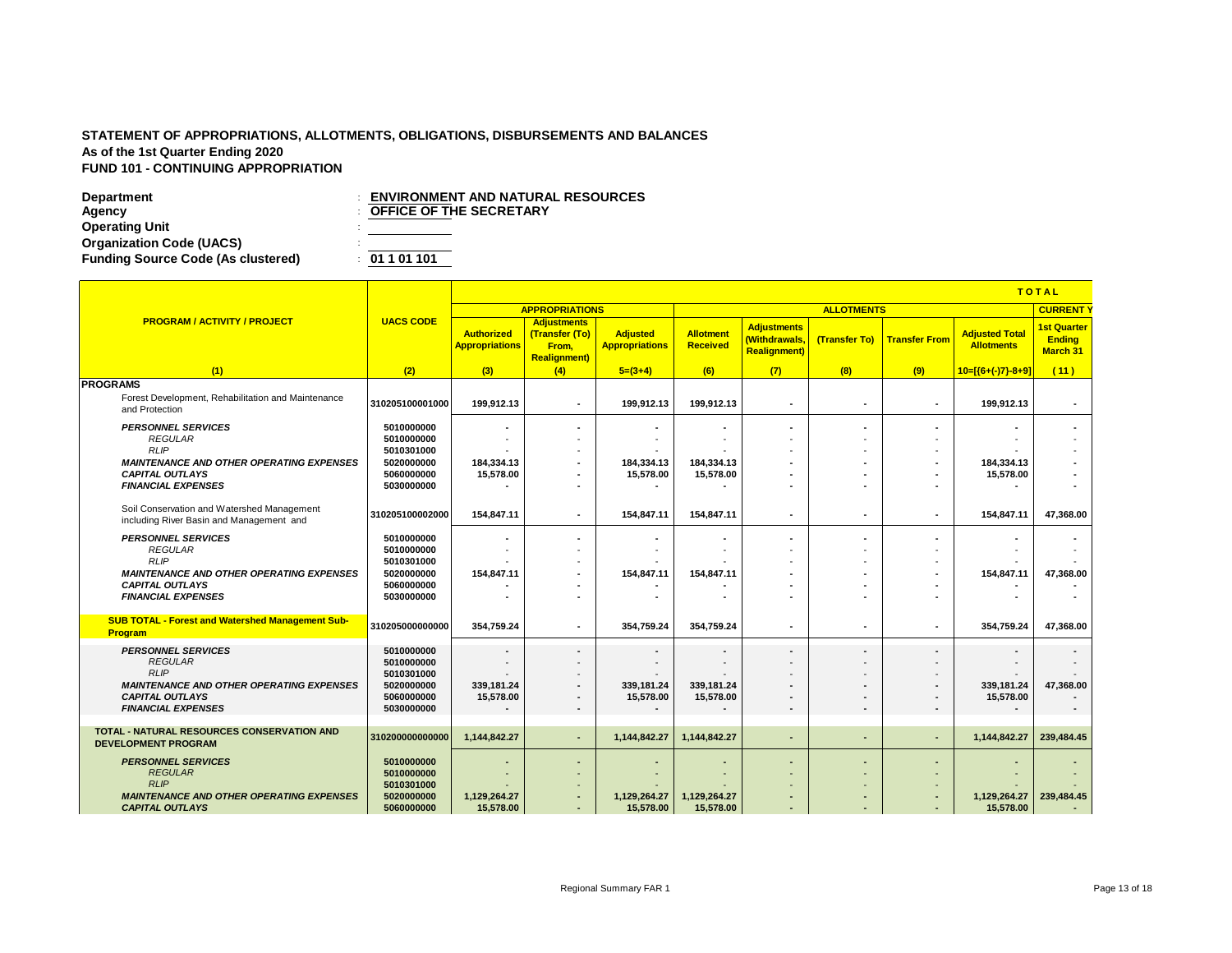Г

| <b>Department</b>                         | <b>ENVIRONMEN</b>   | FAR No. 1 |                                    |
|-------------------------------------------|---------------------|-----------|------------------------------------|
| Agency                                    | <b>OFFICE OF TI</b> |           |                                    |
| <b>Operating Unit</b>                     |                     |           | <b>Current Year Appropriations</b> |
| <b>Organization Code (UACS)</b>           |                     |           | Supplemental Appropriations        |
| <b>Funding Source Code (As clustered)</b> | 01 1 01 101         |           | <b>Continuing Appropriations</b>   |

|                                                                                        |                  | <b>EAR OBLIGATIONS CURRENT YEAR DISBURSEMENTS</b> |                           |                  |                                            | <b>BALANCES</b>                         |                              |                                                |
|----------------------------------------------------------------------------------------|------------------|---------------------------------------------------|---------------------------|------------------|--------------------------------------------|-----------------------------------------|------------------------------|------------------------------------------------|
| <b>PROGRAM / ACTIVITY / PROJECT</b>                                                    | <b>UACS CODE</b> |                                                   | <b>1st Quarter</b>        |                  |                                            |                                         | <b>Unpaid Obligations</b>    |                                                |
|                                                                                        |                  | <b>Total</b>                                      | <b>Ending March</b><br>31 | <b>Total</b>     | <b>Unreleased</b><br><b>Appropriations</b> | <b>Unobligated</b><br><b>Allotments</b> | Due and<br><b>Demandable</b> | <b>Not Yet Due</b><br>and<br><b>Demandable</b> |
| (1)                                                                                    | (2)              | $(15=11+12+13+14)$                                | (16)                      | $20=16+17+18+19$ | $21=(5-10)$                                | $22=(10-15)$                            | (23)                         | (24)                                           |
| <b>PROGRAMS</b>                                                                        |                  |                                                   |                           |                  |                                            |                                         |                              |                                                |
| Forest Development, Rehabilitation and Maintenance<br>and Protection                   | 310205100001000  |                                                   |                           | $\blacksquare$   | ٠                                          | 199.912.13                              | $\overline{\phantom{a}}$     |                                                |
| <b>PERSONNEL SERVICES</b>                                                              | 5010000000       |                                                   |                           |                  |                                            |                                         |                              |                                                |
| <b>REGULAR</b>                                                                         | 5010000000       |                                                   |                           |                  |                                            |                                         |                              |                                                |
| <b>RLIP</b>                                                                            | 5010301000       |                                                   |                           |                  |                                            |                                         |                              |                                                |
| <b>MAINTENANCE AND OTHER OPERATING EXPENSES</b>                                        | 5020000000       |                                                   |                           |                  |                                            | 184,334.13                              |                              |                                                |
| <b>CAPITAL OUTLAYS</b>                                                                 | 5060000000       |                                                   |                           |                  |                                            | 15.578.00                               |                              |                                                |
| <b>FINANCIAL EXPENSES</b>                                                              | 5030000000       |                                                   |                           |                  |                                            |                                         |                              |                                                |
|                                                                                        |                  |                                                   |                           |                  |                                            |                                         |                              |                                                |
| Soil Conservation and Watershed Management<br>including River Basin and Management and | 310205100002000  | 47,368.00                                         | 34,613.71                 | 34,613.71        | ٠                                          | 107,479.11                              | $\overline{\phantom{a}}$     | 12,754.29                                      |
| <b>PERSONNEL SERVICES</b>                                                              | 5010000000       |                                                   |                           |                  |                                            |                                         |                              |                                                |
| <b>REGULAR</b>                                                                         | 5010000000       |                                                   |                           |                  |                                            |                                         |                              |                                                |
| <b>RLIP</b>                                                                            | 5010301000       |                                                   |                           |                  |                                            |                                         |                              |                                                |
| <b>MAINTENANCE AND OTHER OPERATING EXPENSES</b>                                        | 5020000000       | 47,368.00                                         | 34,613.71                 | 34,613.71        |                                            | 107,479.11                              |                              | 12,754.29                                      |
| <b>CAPITAL OUTLAYS</b>                                                                 | 5060000000       |                                                   |                           |                  |                                            |                                         |                              |                                                |
| <b>FINANCIAL EXPENSES</b>                                                              | 5030000000       |                                                   |                           |                  |                                            |                                         |                              |                                                |
| <b>SUB TOTAL - Forest and Watershed Management Sub-</b><br>Program                     | 310205000000000  | 47,368.00                                         | 34,613.71                 | 34,613.71        | ٠                                          | 307,391.24                              |                              | 12,754.29                                      |
| <b>PERSONNEL SERVICES</b>                                                              | 5010000000       |                                                   |                           |                  |                                            |                                         |                              |                                                |
| <b>REGULAR</b>                                                                         | 5010000000       |                                                   |                           |                  |                                            |                                         |                              |                                                |
| <b>RLIP</b>                                                                            | 5010301000       |                                                   |                           |                  |                                            |                                         |                              |                                                |
| <b>MAINTENANCE AND OTHER OPERATING EXPENSES</b>                                        | 5020000000       | 47,368.00                                         | 34,613.71                 | 34,613.71        |                                            | 291,813.24                              |                              | 12,754.29                                      |
| <b>CAPITAL OUTLAYS</b>                                                                 | 5060000000       |                                                   |                           |                  |                                            | 15.578.00                               |                              |                                                |
| <b>FINANCIAL EXPENSES</b>                                                              | 5030000000       |                                                   |                           |                  |                                            |                                         |                              |                                                |
|                                                                                        |                  |                                                   |                           |                  |                                            |                                         |                              |                                                |
| <b>TOTAL - NATURAL RESOURCES CONSERVATION AND</b><br><b>DEVELOPMENT PROGRAM</b>        | 310200000000000  | 239,484.45                                        | 120,060.51                | 120,060.51       |                                            | 905,357.82                              |                              | 119,423.94                                     |
| <b>PERSONNEL SERVICES</b>                                                              | 5010000000       |                                                   |                           |                  |                                            |                                         |                              |                                                |
| <b>REGULAR</b>                                                                         | 5010000000       |                                                   |                           |                  |                                            |                                         |                              |                                                |
| <b>RLIP</b>                                                                            | 5010301000       |                                                   |                           |                  |                                            |                                         |                              |                                                |
| <b>MAINTENANCE AND OTHER OPERATING EXPENSES</b>                                        | 5020000000       | 239,484.45                                        | 120,060.51                | 120,060.51       |                                            | 889,779.82                              |                              | 119,423.94                                     |
| <b>CAPITAL OUTLAYS</b>                                                                 | 5060000000       |                                                   |                           |                  |                                            | 15,578.00                               |                              |                                                |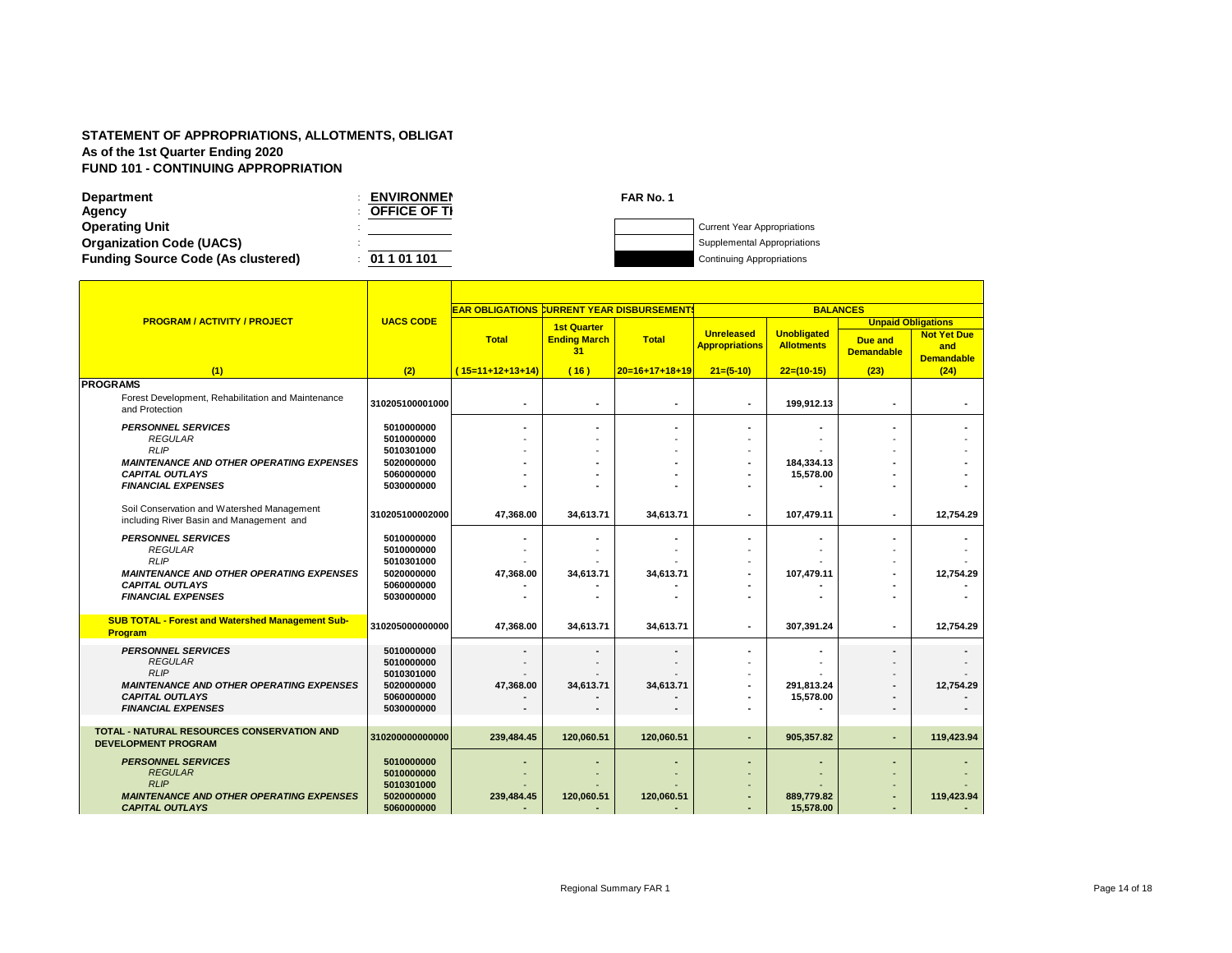**Department**<br> **Department**<br> **DEFICE OF THE SECRETARY**<br> **DEFICE OF THE SECRETARY Operating Unit** : **Organization Code (UACS)** : **Funding Source Code (As clustered)** : **01 1 01 101**

**OFFICE OF THE SECRETARY** 

|                                                                                        |                          |                                            |                                                                       |                                          |                                     |                                                                   |                          |                          |                                            | <b>TOTAL</b>                                           |
|----------------------------------------------------------------------------------------|--------------------------|--------------------------------------------|-----------------------------------------------------------------------|------------------------------------------|-------------------------------------|-------------------------------------------------------------------|--------------------------|--------------------------|--------------------------------------------|--------------------------------------------------------|
|                                                                                        |                          |                                            | <b>APPROPRIATIONS</b>                                                 |                                          |                                     |                                                                   | <b>ALLOTMENTS</b>        |                          |                                            | <b>CURRENT</b>                                         |
| <b>PROGRAM / ACTIVITY / PROJECT</b>                                                    | <b>UACS CODE</b>         | <b>Authorized</b><br><b>Appropriations</b> | <b>Adjustments</b><br>(Transfer (To)<br>From.<br><b>Realignment</b> ) | <b>Adjusted</b><br><b>Appropriations</b> | <b>Allotment</b><br><b>Received</b> | <b>Adjustments</b><br><b>Withdrawals,</b><br><b>Realignment</b> ) | (Transfer To)            | <b>Transfer From</b>     | <b>Adjusted Total</b><br><b>Allotments</b> | <b>1st Quarter</b><br><b>Ending</b><br><b>March 31</b> |
| (1)                                                                                    | (2)                      | (3)                                        | (4)                                                                   | $5=(3+4)$                                | (6)                                 | (7)                                                               | (8)                      | (9)                      | $10=[(6+(-)7)-8+9]$                        | (11)                                                   |
| <b>PROGRAMS</b>                                                                        |                          |                                            |                                                                       |                                          |                                     |                                                                   |                          |                          |                                            |                                                        |
| <b>FINANCIAL EXPENSES</b>                                                              | 5030000000               | $\sim$                                     | ٠                                                                     | $\blacksquare$                           | $\overline{\phantom{a}}$            | $\sim$                                                            |                          | $\blacksquare$           |                                            | $\overline{a}$                                         |
|                                                                                        |                          |                                            |                                                                       |                                          |                                     |                                                                   |                          |                          |                                            |                                                        |
| TOTAL - NATURAL RESOURCES SUSTAINABLY MANAGED                                          | 310000000000000          | 8,142,546.16                               | $\sim$                                                                | 8,142,546.16                             | 8,142,546.16                        | $\sim$                                                            |                          | $\blacksquare$           | 8,142,546.16                               | 478,749.01                                             |
|                                                                                        |                          |                                            |                                                                       |                                          |                                     |                                                                   |                          |                          |                                            |                                                        |
| <b>PERSONNEL SERVICES</b>                                                              | 5010000000               | $\sim$                                     | ٠                                                                     | $\blacksquare$                           |                                     | $\blacksquare$                                                    |                          | $\blacksquare$           |                                            |                                                        |
| <b>REGULAR</b><br><b>RLIP</b>                                                          | 5010000000               | $\sim$                                     | $\overline{\phantom{a}}$                                              | $\overline{\phantom{a}}$                 |                                     |                                                                   |                          | $\overline{\phantom{a}}$ |                                            |                                                        |
| <b>MAINTENANCE AND OTHER OPERATING EXPENSES</b>                                        | 5010301000<br>5020000000 | 8,116,741.16                               | ٠                                                                     | 8,116,741.16                             | 8,116,741.16                        | $\overline{a}$                                                    |                          | ٠<br>$\blacksquare$      | 8,116,741.16                               | 478,749.01                                             |
| <b>CAPITAL OUTLAYS</b>                                                                 | 5060000000               | 25,805.00                                  | ٠                                                                     | 25,805.00                                | 25,805.00                           |                                                                   |                          | $\overline{\phantom{a}}$ | 25,805.00                                  |                                                        |
| <b>FINANCIAL EXPENSES</b>                                                              | 5030000000               |                                            | $\overline{\phantom{a}}$                                              |                                          |                                     | $\overline{\phantom{a}}$                                          |                          | $\overline{\phantom{a}}$ |                                            |                                                        |
| <b>ADAPTIVE CAPACITIES OF HUMAN COMMUNITIES AND</b><br><b>NATURAL SYSTEMS IMPROVED</b> | 320000000000000          |                                            |                                                                       |                                          |                                     |                                                                   |                          |                          |                                            |                                                        |
| <b>ENVIRONMENTAL AND NATURAL RESOURCES</b><br><b>RESILIENCY PROGRAM</b>                | 320300000000000          |                                            |                                                                       |                                          |                                     |                                                                   |                          |                          |                                            |                                                        |
| <b>Natural Resources Assessment</b>                                                    | 320300100001000          | 10.377.00                                  | $\sim$                                                                | 10.377.00                                | 10.377.00                           | ٠                                                                 | $\overline{\phantom{a}}$ | $\overline{\phantom{a}}$ | 10.377.00                                  | ٠                                                      |
| <b>PERSONNEL SERVICES</b>                                                              | 5010000000               | $\overline{\phantom{a}}$                   | ۰                                                                     |                                          |                                     |                                                                   |                          | $\blacksquare$           |                                            |                                                        |
| <b>REGULAR</b>                                                                         | 5010000000               | $\sim$                                     | $\overline{\phantom{a}}$                                              |                                          |                                     |                                                                   |                          | $\overline{\phantom{a}}$ |                                            |                                                        |
| <b>RLIP</b>                                                                            | 5010301000               |                                            |                                                                       |                                          |                                     |                                                                   |                          |                          |                                            |                                                        |
| <b>MAINTENANCE AND OTHER OPERATING EXPENSES</b>                                        | 5020000000               | 10,377.00                                  | ۰                                                                     | 10.377.00                                | 10.377.00                           |                                                                   |                          |                          | 10.377.00                                  |                                                        |
| <b>CAPITAL OUTLAYS</b><br><b>FINANCIAL EXPENSES</b>                                    | 5060000000<br>5030000000 |                                            | ٠<br>٠                                                                | $\blacksquare$                           |                                     | $\overline{\phantom{a}}$                                          |                          | $\blacksquare$           |                                            |                                                        |
|                                                                                        |                          |                                            |                                                                       |                                          |                                     |                                                                   |                          |                          |                                            |                                                        |
| <b>SUB-TOTAL, OPERATIONS</b>                                                           | 300000000000000          | 8.152.923.16                               | $\sim$                                                                | 8.152.923.16                             | 8.152.923.16                        | $\overline{\phantom{a}}$                                          |                          | $\overline{\phantom{a}}$ | 8.152.923.16 478.749.01                    |                                                        |
| <b>PERSONNEL SERVICES</b>                                                              | 5010000000               | ٠                                          | ٠                                                                     |                                          | $\blacksquare$                      |                                                                   |                          | $\blacksquare$           |                                            |                                                        |
| <b>REGULAR</b>                                                                         | 5010000000               | $\sim$                                     | $\blacksquare$                                                        |                                          |                                     |                                                                   |                          | $\overline{\phantom{a}}$ |                                            |                                                        |
| <b>RLIP</b>                                                                            | 5010301000               |                                            | $\blacksquare$                                                        |                                          |                                     |                                                                   |                          | $\overline{\phantom{a}}$ |                                            |                                                        |
| <b>MAINTENANCE AND OTHER OPERATING EXPENSES</b>                                        | 5020000000               | 8,127,118.16                               | $\overline{\phantom{a}}$                                              | 8,127,118.16                             | 8,127,118.16                        | $\overline{\phantom{a}}$                                          |                          | $\blacksquare$           | 8,127,118.16                               | 478,749.01                                             |
| <b>CAPITAL OUTLAYS</b>                                                                 | 5060000000               | 25,805.00                                  | ٠                                                                     | 25,805.00                                | 25,805.00                           | $\overline{\phantom{a}}$                                          |                          | $\blacksquare$           | 25,805.00                                  |                                                        |
| <b>FINANCIAL EXPENSES</b>                                                              | 5030000000               |                                            |                                                                       |                                          |                                     |                                                                   |                          |                          |                                            |                                                        |
|                                                                                        |                          |                                            |                                                                       |                                          |                                     |                                                                   |                          |                          |                                            |                                                        |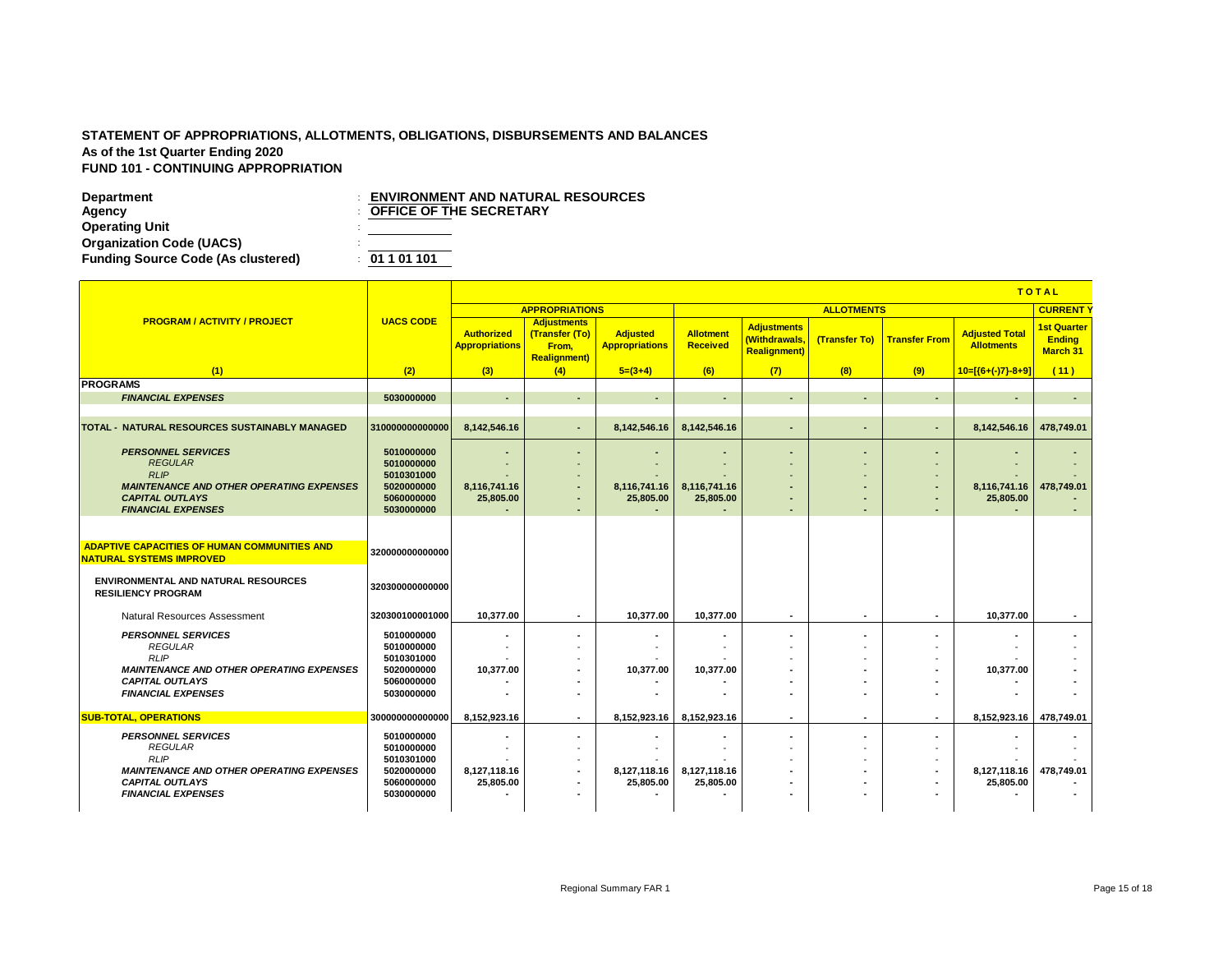| <b>Department</b>                         | <b>ENVIRONMEN</b>   | FAR No. 1 |                                    |
|-------------------------------------------|---------------------|-----------|------------------------------------|
| Agency                                    | <b>OFFICE OF TI</b> |           |                                    |
| <b>Operating Unit</b>                     |                     |           | <b>Current Year Appropriations</b> |
| <b>Organization Code (UACS)</b>           |                     |           | Supplemental Appropriations        |
| <b>Funding Source Code (As clustered)</b> | 01 1 01 101         |           | <b>Continuing Appropriations</b>   |

|                                                     | <b>UACS CODE</b>         | <b>EAR OBLIGATIONS CURRENT YEAR DISBURSEMENTS</b> |                           |                  | <b>BALANCES</b>                            |                                         |                              |                                                |  |
|-----------------------------------------------------|--------------------------|---------------------------------------------------|---------------------------|------------------|--------------------------------------------|-----------------------------------------|------------------------------|------------------------------------------------|--|
| <b>PROGRAM / ACTIVITY / PROJECT</b>                 |                          |                                                   | <b>1st Quarter</b>        |                  |                                            |                                         | <b>Unpaid Obligations</b>    |                                                |  |
|                                                     |                          | <b>Total</b>                                      | <b>Ending March</b><br>31 | <b>Total</b>     | <b>Unreleased</b><br><b>Appropriations</b> | <b>Unobligated</b><br><b>Allotments</b> | Due and<br><b>Demandable</b> | <b>Not Yet Due</b><br>and<br><b>Demandable</b> |  |
| (1)                                                 | (2)                      | $(15=11+12+13+14)$                                | (16)                      | $20=16+17+18+19$ | $21=(5-10)$                                | $22=(10-15)$                            | (23)                         | (24)                                           |  |
| <b>PROGRAMS</b>                                     |                          |                                                   |                           |                  |                                            |                                         |                              |                                                |  |
| <b>FINANCIAL EXPENSES</b>                           | 5030000000               |                                                   | $\overline{\phantom{a}}$  |                  |                                            |                                         |                              |                                                |  |
|                                                     |                          |                                                   |                           |                  |                                            |                                         |                              |                                                |  |
| TOTAL - NATURAL RESOURCES SUSTAINABLY MANAGED       | 310000000000000          | 478,749.01                                        | 197,410.14                | 197,410.14       |                                            | 7,663,797.15                            |                              | 281,338.87                                     |  |
| <b>PERSONNEL SERVICES</b>                           | 5010000000               |                                                   |                           |                  |                                            |                                         |                              |                                                |  |
| <b>REGULAR</b>                                      | 5010000000               |                                                   |                           |                  |                                            |                                         |                              |                                                |  |
| <b>RLIP</b>                                         | 5010301000               |                                                   |                           |                  |                                            |                                         |                              |                                                |  |
| <b>MAINTENANCE AND OTHER OPERATING EXPENSES</b>     | 5020000000               | 478,749.01                                        | 197,410.14                | 197,410.14       | $\overline{\phantom{a}}$                   | 7,637,992.15                            |                              | 281,338.87                                     |  |
| <b>CAPITAL OUTLAYS</b><br><b>FINANCIAL EXPENSES</b> | 5060000000<br>5030000000 |                                                   |                           |                  |                                            | 25,805.00                               |                              |                                                |  |
|                                                     |                          |                                                   |                           |                  |                                            |                                         |                              |                                                |  |
|                                                     |                          |                                                   |                           |                  |                                            |                                         |                              |                                                |  |
| <b>ADAPTIVE CAPACITIES OF HUMAN COMMUNITIES AND</b> |                          |                                                   |                           |                  |                                            |                                         |                              |                                                |  |
| <b>NATURAL SYSTEMS IMPROVED</b>                     | 320000000000000          |                                                   |                           |                  |                                            |                                         |                              |                                                |  |
| <b>ENVIRONMENTAL AND NATURAL RESOURCES</b>          |                          |                                                   |                           |                  |                                            |                                         |                              |                                                |  |
| <b>RESILIENCY PROGRAM</b>                           | 320300000000000          |                                                   |                           |                  |                                            |                                         |                              |                                                |  |
|                                                     |                          |                                                   |                           |                  |                                            |                                         |                              |                                                |  |
| Natural Resources Assessment                        | 320300100001000          | $\blacksquare$                                    | ٠                         | ۰                |                                            | 10,377.00                               | ۰                            |                                                |  |
| <b>PERSONNEL SERVICES</b>                           | 5010000000               |                                                   |                           |                  |                                            |                                         |                              |                                                |  |
| <b>REGULAR</b>                                      | 5010000000               |                                                   |                           |                  |                                            |                                         |                              |                                                |  |
| <b>RLIP</b>                                         | 5010301000               |                                                   |                           |                  |                                            |                                         |                              |                                                |  |
| <b>MAINTENANCE AND OTHER OPERATING EXPENSES</b>     | 5020000000               |                                                   |                           |                  |                                            | 10,377.00                               |                              |                                                |  |
| <b>CAPITAL OUTLAYS</b><br><b>FINANCIAL EXPENSES</b> | 5060000000               |                                                   |                           |                  |                                            |                                         |                              |                                                |  |
|                                                     | 5030000000               |                                                   |                           |                  |                                            |                                         |                              |                                                |  |
| <b>SUB-TOTAL, OPERATIONS</b>                        | 300000000000000          | 478.749.01                                        | 197.410.14                | 197.410.14       | ۰.                                         | 7.674.174.15                            |                              | 281.338.87                                     |  |
|                                                     |                          |                                                   |                           |                  |                                            |                                         |                              |                                                |  |
| <b>PERSONNEL SERVICES</b><br><b>REGULAR</b>         | 5010000000<br>5010000000 |                                                   |                           |                  |                                            |                                         |                              |                                                |  |
| RIP                                                 | 5010301000               |                                                   |                           |                  |                                            |                                         |                              |                                                |  |
| <b>MAINTENANCE AND OTHER OPERATING EXPENSES</b>     | 5020000000               | 478.749.01                                        | 197.410.14                | 197.410.14       |                                            | 7,648,369.15                            |                              | 281.338.87                                     |  |
| <b>CAPITAL OUTLAYS</b>                              | 5060000000               |                                                   |                           |                  |                                            | 25,805.00                               |                              |                                                |  |
| <b>FINANCIAL EXPENSES</b>                           | 5030000000               |                                                   |                           |                  |                                            |                                         |                              |                                                |  |
|                                                     |                          |                                                   |                           |                  |                                            |                                         |                              |                                                |  |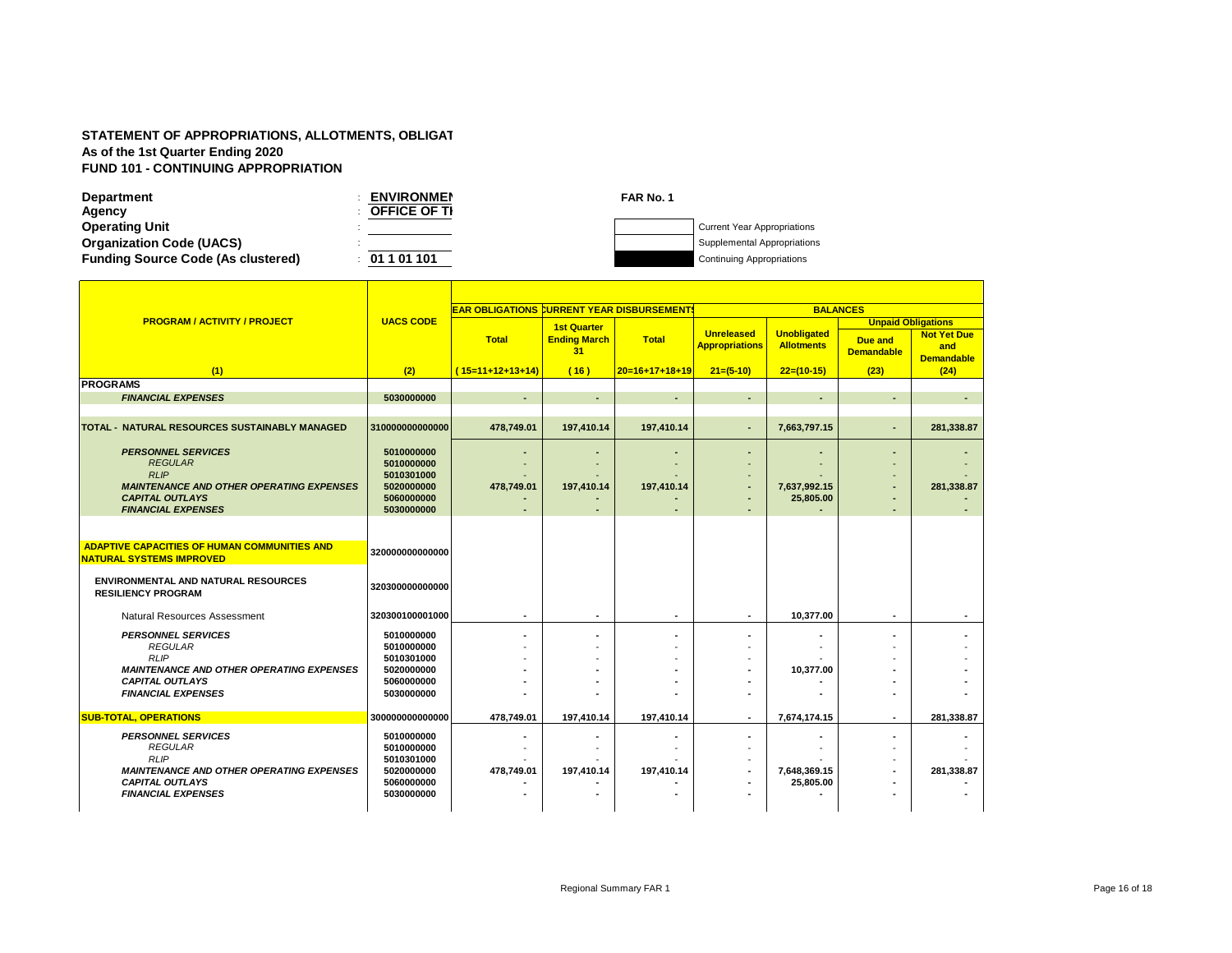| <b>APPROPRIATIONS</b><br><b>ALLOTMENTS</b><br><b>CURRENT</b><br><b>PROGRAM / ACTIVITY / PROJECT</b><br><b>UACS CODE</b><br><b>Adjustments</b><br><b>Adjustments</b><br><b>1st Quarter</b><br><b>Adjusted</b><br><b>Allotment</b><br><b>Adjusted Total</b><br><b>Authorized</b><br>(Transfer (To)<br>(Withdrawals,<br>(Transfer To)<br><b>Transfer From</b><br><b>Ending</b><br><b>Received</b><br><b>Allotments</b><br><b>Appropriations</b><br><b>Appropriations</b><br>From.<br>March 31<br><b>Realignment</b> )<br><b>Realignment</b> )<br>(7)<br>(1)<br>(2)<br>(3)<br>$5=(3+4)$<br>(6)<br>(8)<br>(9)<br>(11)<br>(4)<br>$10=[(6+(-)7)-8+9]$<br>9.282.972.35<br>9.282.972.35<br>9.282.972.35<br>9.282.972.35<br>936.486.38<br>$\blacksquare$<br>$\overline{\phantom{a}}$<br>$\overline{\phantom{a}}$<br><b>MAINTENANCE AND OTHER OPERATING EXPENSES</b><br>5020000000<br>936,486.38<br>9,213,783.42<br>9,213,783.42<br>9,213,783.42<br>9,213,783.42<br>$\sim$<br>$\blacksquare$<br>$\overline{\phantom{a}}$<br><b>CAPITAL OUTLAYS</b><br>5060000000<br>69,188.93<br>69,188.93<br>69,188.93<br>69,188.93<br>٠<br>$\blacksquare$<br>$\overline{\phantom{a}}$<br>9.282.972.35<br>9.282.972.35<br>9.282.972.35<br>9.282.972.35 936.486.38<br>$\sim$<br>$\overline{\phantom{a}}$<br>$\overline{\phantom{a}}$<br>$\blacksquare$<br><b>PERSONNEL SERVICES</b><br>5010000000<br>٠<br>$\overline{\phantom{a}}$<br>$\overline{\phantom{a}}$<br><b>REGULAR</b><br>5010000000<br>$\overline{\phantom{a}}$<br>RLIP<br>5010301000<br>$\overline{\phantom{a}}$<br>$\overline{\phantom{a}}$<br><b>MAINTENANCE AND OTHER OPERATING EXPENSES</b><br>5020000000<br>9,213,783.42<br>9,213,783.42<br>9,213,783.42<br>9,213,783.42<br>936,486.38<br>٠<br>$\blacksquare$<br><b>CAPITAL OUTLAYS</b><br>5060000000<br>69,188.93<br>69,188.93<br>69,188.93<br>69,188.93<br>٠<br>$\blacksquare$<br><b>FINANCIAL EXPENSES</b><br>5030000000<br>$\blacksquare$<br>$\sim$<br>$\overline{\phantom{a}}$<br>$\blacksquare$<br>$\overline{\phantom{a}}$<br>$\overline{\phantom{a}}$<br>$\sim$<br>$\sim$<br>$\overline{\phantom{a}}$<br>$\overline{\phantom{a}}$<br>$\overline{\phantom{a}}$<br>9,282,972.35<br>9.282.972.35<br>9,282,972.35<br>9,282,972.35<br>936,486.38<br>$\sim$<br>. .<br>$\overline{\phantom{a}}$<br><b>PERSONNEL SERVICES</b><br>5010000000<br>۰<br>٠<br>$\overline{\phantom{a}}$<br><b>REGULAR</b><br>5010000000<br>$\overline{\phantom{a}}$<br>۰<br>RLIP<br>5010301000<br>۰.<br>$\overline{\phantom{a}}$<br>5020000000<br><b>MAINTENANCE AND OTHER OPERATING EXPENSES</b><br>9,213,783.42<br>9.213.783.42<br>9,213,783.42<br>9.213.783.42<br>936,486.38<br>٠<br>$\overline{\phantom{a}}$<br>$\overline{\phantom{a}}$<br><b>CAPITAL OUTLAYS</b><br>5060000000<br>69,188.93<br>69,188.93<br>69,188.93<br>69,188.93<br>٠<br>٠<br>$\sim$<br>5030000000<br><b>FINANCIAL EXPENSES</b><br>٠<br>٠<br>٠<br><b>VARIANCE</b><br>н.<br>٠<br>$\overline{\phantom{a}}$<br>$\overline{\phantom{a}}$<br>$\overline{\phantom{a}}$<br><b>PERSONNEL SERVICES</b><br>5010000000<br>٠<br>٠<br>5010000000<br><b>REGULAR</b><br>٠<br><b>RLIP</b><br>5010301000<br><b>MAINTENANCE AND OTHER OPERATING EXPENSES</b><br>5020000000<br>٠<br>۰<br>۰.<br><b>CAPITAL OUTLAYS</b><br>5060000000<br><b>FINANCIAL EXPENSES</b><br>5030000000<br>۰<br>۰<br><b>м.</b> |                                                        |  | <b>TOTAL</b> |  |  |  |  |  |  |  |  |
|----------------------------------------------------------------------------------------------------------------------------------------------------------------------------------------------------------------------------------------------------------------------------------------------------------------------------------------------------------------------------------------------------------------------------------------------------------------------------------------------------------------------------------------------------------------------------------------------------------------------------------------------------------------------------------------------------------------------------------------------------------------------------------------------------------------------------------------------------------------------------------------------------------------------------------------------------------------------------------------------------------------------------------------------------------------------------------------------------------------------------------------------------------------------------------------------------------------------------------------------------------------------------------------------------------------------------------------------------------------------------------------------------------------------------------------------------------------------------------------------------------------------------------------------------------------------------------------------------------------------------------------------------------------------------------------------------------------------------------------------------------------------------------------------------------------------------------------------------------------------------------------------------------------------------------------------------------------------------------------------------------------------------------------------------------------------------------------------------------------------------------------------------------------------------------------------------------------------------------------------------------------------------------------------------------------------------------------------------------------------------------------------------------------------------------------------------------------------------------------------------------------------------------------------------------------------------------------------------------------------------------------------------------------------------------------------------------------------------------------------------------------------------------------------------------------------------------------------------------------------------------------------------------------------------------------------------------------------------------------------------------------------------------------------------------------------------------------------------------------------------------------------------------------------------------------------------------------------------------------------------------------------------------------------------------------------------|--------------------------------------------------------|--|--------------|--|--|--|--|--|--|--|--|
|                                                                                                                                                                                                                                                                                                                                                                                                                                                                                                                                                                                                                                                                                                                                                                                                                                                                                                                                                                                                                                                                                                                                                                                                                                                                                                                                                                                                                                                                                                                                                                                                                                                                                                                                                                                                                                                                                                                                                                                                                                                                                                                                                                                                                                                                                                                                                                                                                                                                                                                                                                                                                                                                                                                                                                                                                                                                                                                                                                                                                                                                                                                                                                                                                                                                                                                            |                                                        |  |              |  |  |  |  |  |  |  |  |
|                                                                                                                                                                                                                                                                                                                                                                                                                                                                                                                                                                                                                                                                                                                                                                                                                                                                                                                                                                                                                                                                                                                                                                                                                                                                                                                                                                                                                                                                                                                                                                                                                                                                                                                                                                                                                                                                                                                                                                                                                                                                                                                                                                                                                                                                                                                                                                                                                                                                                                                                                                                                                                                                                                                                                                                                                                                                                                                                                                                                                                                                                                                                                                                                                                                                                                                            |                                                        |  |              |  |  |  |  |  |  |  |  |
|                                                                                                                                                                                                                                                                                                                                                                                                                                                                                                                                                                                                                                                                                                                                                                                                                                                                                                                                                                                                                                                                                                                                                                                                                                                                                                                                                                                                                                                                                                                                                                                                                                                                                                                                                                                                                                                                                                                                                                                                                                                                                                                                                                                                                                                                                                                                                                                                                                                                                                                                                                                                                                                                                                                                                                                                                                                                                                                                                                                                                                                                                                                                                                                                                                                                                                                            |                                                        |  |              |  |  |  |  |  |  |  |  |
|                                                                                                                                                                                                                                                                                                                                                                                                                                                                                                                                                                                                                                                                                                                                                                                                                                                                                                                                                                                                                                                                                                                                                                                                                                                                                                                                                                                                                                                                                                                                                                                                                                                                                                                                                                                                                                                                                                                                                                                                                                                                                                                                                                                                                                                                                                                                                                                                                                                                                                                                                                                                                                                                                                                                                                                                                                                                                                                                                                                                                                                                                                                                                                                                                                                                                                                            | <b>PROGRAMS</b><br>A. AGENCY SPECIFIC BUDGET/AUTOMATIC |  |              |  |  |  |  |  |  |  |  |
|                                                                                                                                                                                                                                                                                                                                                                                                                                                                                                                                                                                                                                                                                                                                                                                                                                                                                                                                                                                                                                                                                                                                                                                                                                                                                                                                                                                                                                                                                                                                                                                                                                                                                                                                                                                                                                                                                                                                                                                                                                                                                                                                                                                                                                                                                                                                                                                                                                                                                                                                                                                                                                                                                                                                                                                                                                                                                                                                                                                                                                                                                                                                                                                                                                                                                                                            | <b>APPROPRIATIONS (RLIP)</b>                           |  |              |  |  |  |  |  |  |  |  |
|                                                                                                                                                                                                                                                                                                                                                                                                                                                                                                                                                                                                                                                                                                                                                                                                                                                                                                                                                                                                                                                                                                                                                                                                                                                                                                                                                                                                                                                                                                                                                                                                                                                                                                                                                                                                                                                                                                                                                                                                                                                                                                                                                                                                                                                                                                                                                                                                                                                                                                                                                                                                                                                                                                                                                                                                                                                                                                                                                                                                                                                                                                                                                                                                                                                                                                                            |                                                        |  |              |  |  |  |  |  |  |  |  |
|                                                                                                                                                                                                                                                                                                                                                                                                                                                                                                                                                                                                                                                                                                                                                                                                                                                                                                                                                                                                                                                                                                                                                                                                                                                                                                                                                                                                                                                                                                                                                                                                                                                                                                                                                                                                                                                                                                                                                                                                                                                                                                                                                                                                                                                                                                                                                                                                                                                                                                                                                                                                                                                                                                                                                                                                                                                                                                                                                                                                                                                                                                                                                                                                                                                                                                                            |                                                        |  |              |  |  |  |  |  |  |  |  |
|                                                                                                                                                                                                                                                                                                                                                                                                                                                                                                                                                                                                                                                                                                                                                                                                                                                                                                                                                                                                                                                                                                                                                                                                                                                                                                                                                                                                                                                                                                                                                                                                                                                                                                                                                                                                                                                                                                                                                                                                                                                                                                                                                                                                                                                                                                                                                                                                                                                                                                                                                                                                                                                                                                                                                                                                                                                                                                                                                                                                                                                                                                                                                                                                                                                                                                                            | <b>GRAND TOTAL</b>                                     |  |              |  |  |  |  |  |  |  |  |
|                                                                                                                                                                                                                                                                                                                                                                                                                                                                                                                                                                                                                                                                                                                                                                                                                                                                                                                                                                                                                                                                                                                                                                                                                                                                                                                                                                                                                                                                                                                                                                                                                                                                                                                                                                                                                                                                                                                                                                                                                                                                                                                                                                                                                                                                                                                                                                                                                                                                                                                                                                                                                                                                                                                                                                                                                                                                                                                                                                                                                                                                                                                                                                                                                                                                                                                            |                                                        |  |              |  |  |  |  |  |  |  |  |
|                                                                                                                                                                                                                                                                                                                                                                                                                                                                                                                                                                                                                                                                                                                                                                                                                                                                                                                                                                                                                                                                                                                                                                                                                                                                                                                                                                                                                                                                                                                                                                                                                                                                                                                                                                                                                                                                                                                                                                                                                                                                                                                                                                                                                                                                                                                                                                                                                                                                                                                                                                                                                                                                                                                                                                                                                                                                                                                                                                                                                                                                                                                                                                                                                                                                                                                            |                                                        |  |              |  |  |  |  |  |  |  |  |
|                                                                                                                                                                                                                                                                                                                                                                                                                                                                                                                                                                                                                                                                                                                                                                                                                                                                                                                                                                                                                                                                                                                                                                                                                                                                                                                                                                                                                                                                                                                                                                                                                                                                                                                                                                                                                                                                                                                                                                                                                                                                                                                                                                                                                                                                                                                                                                                                                                                                                                                                                                                                                                                                                                                                                                                                                                                                                                                                                                                                                                                                                                                                                                                                                                                                                                                            |                                                        |  |              |  |  |  |  |  |  |  |  |
|                                                                                                                                                                                                                                                                                                                                                                                                                                                                                                                                                                                                                                                                                                                                                                                                                                                                                                                                                                                                                                                                                                                                                                                                                                                                                                                                                                                                                                                                                                                                                                                                                                                                                                                                                                                                                                                                                                                                                                                                                                                                                                                                                                                                                                                                                                                                                                                                                                                                                                                                                                                                                                                                                                                                                                                                                                                                                                                                                                                                                                                                                                                                                                                                                                                                                                                            |                                                        |  |              |  |  |  |  |  |  |  |  |
|                                                                                                                                                                                                                                                                                                                                                                                                                                                                                                                                                                                                                                                                                                                                                                                                                                                                                                                                                                                                                                                                                                                                                                                                                                                                                                                                                                                                                                                                                                                                                                                                                                                                                                                                                                                                                                                                                                                                                                                                                                                                                                                                                                                                                                                                                                                                                                                                                                                                                                                                                                                                                                                                                                                                                                                                                                                                                                                                                                                                                                                                                                                                                                                                                                                                                                                            |                                                        |  |              |  |  |  |  |  |  |  |  |
|                                                                                                                                                                                                                                                                                                                                                                                                                                                                                                                                                                                                                                                                                                                                                                                                                                                                                                                                                                                                                                                                                                                                                                                                                                                                                                                                                                                                                                                                                                                                                                                                                                                                                                                                                                                                                                                                                                                                                                                                                                                                                                                                                                                                                                                                                                                                                                                                                                                                                                                                                                                                                                                                                                                                                                                                                                                                                                                                                                                                                                                                                                                                                                                                                                                                                                                            |                                                        |  |              |  |  |  |  |  |  |  |  |
|                                                                                                                                                                                                                                                                                                                                                                                                                                                                                                                                                                                                                                                                                                                                                                                                                                                                                                                                                                                                                                                                                                                                                                                                                                                                                                                                                                                                                                                                                                                                                                                                                                                                                                                                                                                                                                                                                                                                                                                                                                                                                                                                                                                                                                                                                                                                                                                                                                                                                                                                                                                                                                                                                                                                                                                                                                                                                                                                                                                                                                                                                                                                                                                                                                                                                                                            |                                                        |  |              |  |  |  |  |  |  |  |  |
|                                                                                                                                                                                                                                                                                                                                                                                                                                                                                                                                                                                                                                                                                                                                                                                                                                                                                                                                                                                                                                                                                                                                                                                                                                                                                                                                                                                                                                                                                                                                                                                                                                                                                                                                                                                                                                                                                                                                                                                                                                                                                                                                                                                                                                                                                                                                                                                                                                                                                                                                                                                                                                                                                                                                                                                                                                                                                                                                                                                                                                                                                                                                                                                                                                                                                                                            | <b>GRAND TOTAL - FAR 1 A</b>                           |  |              |  |  |  |  |  |  |  |  |
|                                                                                                                                                                                                                                                                                                                                                                                                                                                                                                                                                                                                                                                                                                                                                                                                                                                                                                                                                                                                                                                                                                                                                                                                                                                                                                                                                                                                                                                                                                                                                                                                                                                                                                                                                                                                                                                                                                                                                                                                                                                                                                                                                                                                                                                                                                                                                                                                                                                                                                                                                                                                                                                                                                                                                                                                                                                                                                                                                                                                                                                                                                                                                                                                                                                                                                                            |                                                        |  |              |  |  |  |  |  |  |  |  |
|                                                                                                                                                                                                                                                                                                                                                                                                                                                                                                                                                                                                                                                                                                                                                                                                                                                                                                                                                                                                                                                                                                                                                                                                                                                                                                                                                                                                                                                                                                                                                                                                                                                                                                                                                                                                                                                                                                                                                                                                                                                                                                                                                                                                                                                                                                                                                                                                                                                                                                                                                                                                                                                                                                                                                                                                                                                                                                                                                                                                                                                                                                                                                                                                                                                                                                                            |                                                        |  |              |  |  |  |  |  |  |  |  |
|                                                                                                                                                                                                                                                                                                                                                                                                                                                                                                                                                                                                                                                                                                                                                                                                                                                                                                                                                                                                                                                                                                                                                                                                                                                                                                                                                                                                                                                                                                                                                                                                                                                                                                                                                                                                                                                                                                                                                                                                                                                                                                                                                                                                                                                                                                                                                                                                                                                                                                                                                                                                                                                                                                                                                                                                                                                                                                                                                                                                                                                                                                                                                                                                                                                                                                                            |                                                        |  |              |  |  |  |  |  |  |  |  |
|                                                                                                                                                                                                                                                                                                                                                                                                                                                                                                                                                                                                                                                                                                                                                                                                                                                                                                                                                                                                                                                                                                                                                                                                                                                                                                                                                                                                                                                                                                                                                                                                                                                                                                                                                                                                                                                                                                                                                                                                                                                                                                                                                                                                                                                                                                                                                                                                                                                                                                                                                                                                                                                                                                                                                                                                                                                                                                                                                                                                                                                                                                                                                                                                                                                                                                                            |                                                        |  |              |  |  |  |  |  |  |  |  |
|                                                                                                                                                                                                                                                                                                                                                                                                                                                                                                                                                                                                                                                                                                                                                                                                                                                                                                                                                                                                                                                                                                                                                                                                                                                                                                                                                                                                                                                                                                                                                                                                                                                                                                                                                                                                                                                                                                                                                                                                                                                                                                                                                                                                                                                                                                                                                                                                                                                                                                                                                                                                                                                                                                                                                                                                                                                                                                                                                                                                                                                                                                                                                                                                                                                                                                                            |                                                        |  |              |  |  |  |  |  |  |  |  |
|                                                                                                                                                                                                                                                                                                                                                                                                                                                                                                                                                                                                                                                                                                                                                                                                                                                                                                                                                                                                                                                                                                                                                                                                                                                                                                                                                                                                                                                                                                                                                                                                                                                                                                                                                                                                                                                                                                                                                                                                                                                                                                                                                                                                                                                                                                                                                                                                                                                                                                                                                                                                                                                                                                                                                                                                                                                                                                                                                                                                                                                                                                                                                                                                                                                                                                                            |                                                        |  |              |  |  |  |  |  |  |  |  |
|                                                                                                                                                                                                                                                                                                                                                                                                                                                                                                                                                                                                                                                                                                                                                                                                                                                                                                                                                                                                                                                                                                                                                                                                                                                                                                                                                                                                                                                                                                                                                                                                                                                                                                                                                                                                                                                                                                                                                                                                                                                                                                                                                                                                                                                                                                                                                                                                                                                                                                                                                                                                                                                                                                                                                                                                                                                                                                                                                                                                                                                                                                                                                                                                                                                                                                                            |                                                        |  |              |  |  |  |  |  |  |  |  |
|                                                                                                                                                                                                                                                                                                                                                                                                                                                                                                                                                                                                                                                                                                                                                                                                                                                                                                                                                                                                                                                                                                                                                                                                                                                                                                                                                                                                                                                                                                                                                                                                                                                                                                                                                                                                                                                                                                                                                                                                                                                                                                                                                                                                                                                                                                                                                                                                                                                                                                                                                                                                                                                                                                                                                                                                                                                                                                                                                                                                                                                                                                                                                                                                                                                                                                                            |                                                        |  |              |  |  |  |  |  |  |  |  |
|                                                                                                                                                                                                                                                                                                                                                                                                                                                                                                                                                                                                                                                                                                                                                                                                                                                                                                                                                                                                                                                                                                                                                                                                                                                                                                                                                                                                                                                                                                                                                                                                                                                                                                                                                                                                                                                                                                                                                                                                                                                                                                                                                                                                                                                                                                                                                                                                                                                                                                                                                                                                                                                                                                                                                                                                                                                                                                                                                                                                                                                                                                                                                                                                                                                                                                                            |                                                        |  |              |  |  |  |  |  |  |  |  |
|                                                                                                                                                                                                                                                                                                                                                                                                                                                                                                                                                                                                                                                                                                                                                                                                                                                                                                                                                                                                                                                                                                                                                                                                                                                                                                                                                                                                                                                                                                                                                                                                                                                                                                                                                                                                                                                                                                                                                                                                                                                                                                                                                                                                                                                                                                                                                                                                                                                                                                                                                                                                                                                                                                                                                                                                                                                                                                                                                                                                                                                                                                                                                                                                                                                                                                                            |                                                        |  |              |  |  |  |  |  |  |  |  |
|                                                                                                                                                                                                                                                                                                                                                                                                                                                                                                                                                                                                                                                                                                                                                                                                                                                                                                                                                                                                                                                                                                                                                                                                                                                                                                                                                                                                                                                                                                                                                                                                                                                                                                                                                                                                                                                                                                                                                                                                                                                                                                                                                                                                                                                                                                                                                                                                                                                                                                                                                                                                                                                                                                                                                                                                                                                                                                                                                                                                                                                                                                                                                                                                                                                                                                                            |                                                        |  |              |  |  |  |  |  |  |  |  |
|                                                                                                                                                                                                                                                                                                                                                                                                                                                                                                                                                                                                                                                                                                                                                                                                                                                                                                                                                                                                                                                                                                                                                                                                                                                                                                                                                                                                                                                                                                                                                                                                                                                                                                                                                                                                                                                                                                                                                                                                                                                                                                                                                                                                                                                                                                                                                                                                                                                                                                                                                                                                                                                                                                                                                                                                                                                                                                                                                                                                                                                                                                                                                                                                                                                                                                                            |                                                        |  |              |  |  |  |  |  |  |  |  |
|                                                                                                                                                                                                                                                                                                                                                                                                                                                                                                                                                                                                                                                                                                                                                                                                                                                                                                                                                                                                                                                                                                                                                                                                                                                                                                                                                                                                                                                                                                                                                                                                                                                                                                                                                                                                                                                                                                                                                                                                                                                                                                                                                                                                                                                                                                                                                                                                                                                                                                                                                                                                                                                                                                                                                                                                                                                                                                                                                                                                                                                                                                                                                                                                                                                                                                                            |                                                        |  |              |  |  |  |  |  |  |  |  |
|                                                                                                                                                                                                                                                                                                                                                                                                                                                                                                                                                                                                                                                                                                                                                                                                                                                                                                                                                                                                                                                                                                                                                                                                                                                                                                                                                                                                                                                                                                                                                                                                                                                                                                                                                                                                                                                                                                                                                                                                                                                                                                                                                                                                                                                                                                                                                                                                                                                                                                                                                                                                                                                                                                                                                                                                                                                                                                                                                                                                                                                                                                                                                                                                                                                                                                                            |                                                        |  |              |  |  |  |  |  |  |  |  |